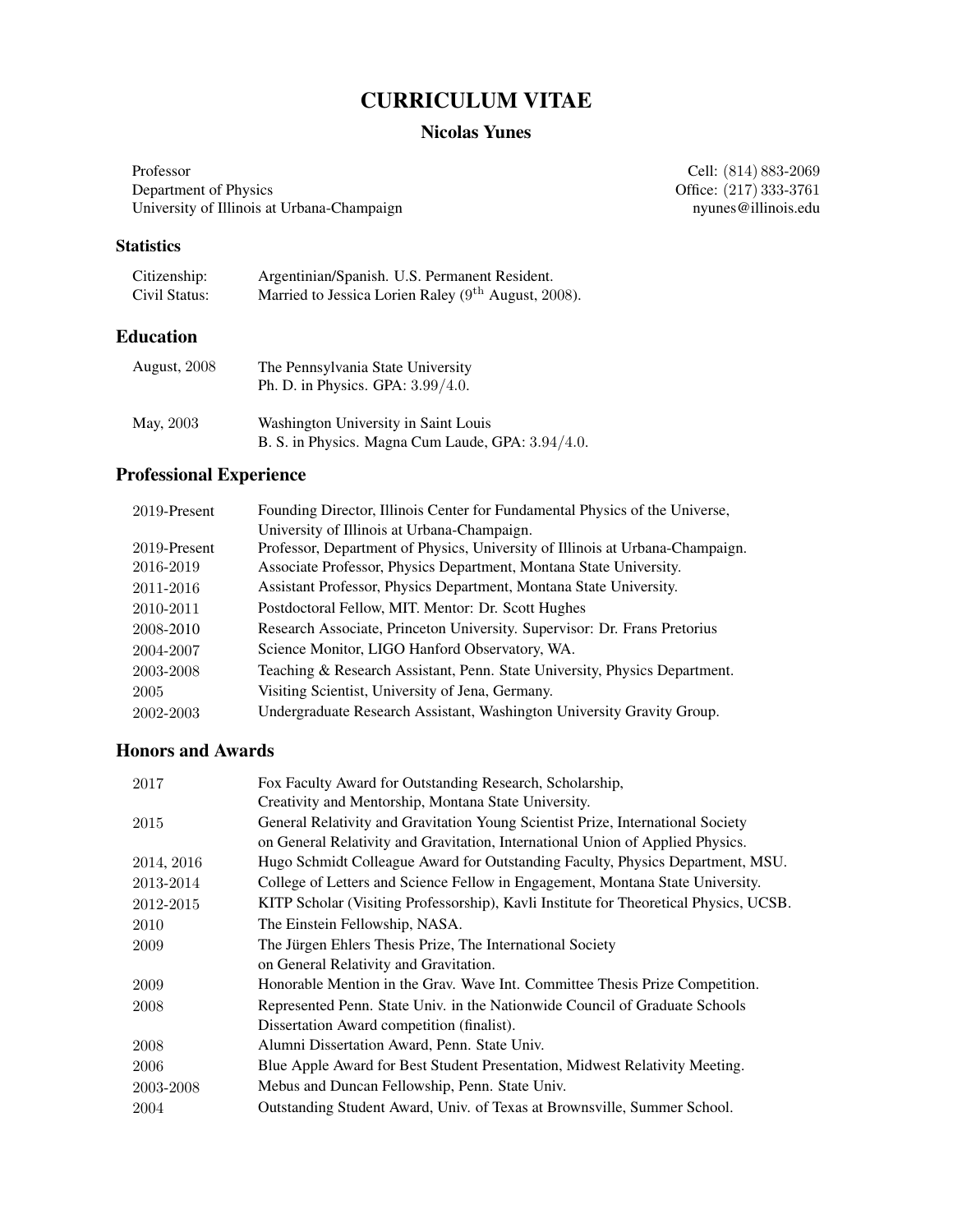| Excellence in Teaching Award, Penn. State Univ.                               |
|-------------------------------------------------------------------------------|
| Senior Physics Prize for Outstanding Performance, Wash. Univ. in St. Louis.   |
| Dean's Honorary Scholarship and Mesmer Schoolarhip, Wash. Univ. in St. Louis. |
| Chancellor's List for 4.0 GPA, Wash. Univ. in St. Louis.                      |
| Tau Beta Pi Engineering Honor Society, Golden Key Honor Society.              |
|                                                                               |

# Professional Memberships

| 2002-Present | Member of the American Physical Society (APS).                              |
|--------------|-----------------------------------------------------------------------------|
| 2004-Present | Member of the International Society for General Relativity and Gravitation. |
| 2003-2008    | Member of the LIGO Scientific Collaboration.                                |

## Committee Service

## Professional Level

| 2018-Present | Co-Chair of the Fundamental Science Working Group of the International LISA Consortium.    |
|--------------|--------------------------------------------------------------------------------------------|
| 2017-Present | Member of the Scientific Editorial Board of Classical and Quantum Gravity.                 |
| 2019-Present | Nominating Committee, International Society for General Relativity and Gravitation.        |
| 2019-2021    | Member of the Particle Astrophysics and Gravitation Panel of the Astro2020 Decadal Survey. |
| 2020-2021    | Chair of the Division of Gravitation of the American Physical Society.                     |
| 2019-2020    | Chair-Elect of the Division of Gravitation of the American Physical Society.               |
| 2018-2019    | Vice-Chair of the Division of Gravitation of the American Physical Society.                |
| 2018-2021    | Co-Chair of NASA's GWSIG and member of the Executive Committee of NASA's PhysPAG.          |
| 2011-2014    | Elected Member at Large, Topical Group on Gravitation of the APS.                          |
| 2011-2014    | Convenor of the Fundamental Physics Working Group of                                       |
|              | NASA's Gravitational Wave Science Analysis Group.                                          |
| 2010-Present | Reviewer for grant proposals in NSF Gravity (member), NASA ATP (member and chair),         |
|              | and NASA Einstein Fellowship (member).                                                     |
| 2007-Present | Referee for Wiley, Cambridge University Press., Nature, Science, Phys. Rev. Letters,       |
|              | Phys. Rev. D, MNRAS, Nuclear Physics B, Class. and Quant. Gravity, International           |
|              | Journal of Modern Physics, Astrophysical Journal, the European Physical                    |
|              | Journal, Journal of Cosmology and Astroparticle Physics, Physics Letters B.                |

# University Level

| 2019-Present | Illinois Center for Advanced Studies of the Universe, Executive Committee (Chair). |
|--------------|------------------------------------------------------------------------------------|
| 2015-2019    | MSU Physics Department Graduate Admissions Committee (Member, Chair).              |
| 2015-2019    | MSU Physics Department Recruitment Committee (Chair, Member).                      |
| 2016-2019    | MSU University High Performance Computing Cluster Committee (Member)               |
| 2018-2021    | MSU College of Letters and Sciences Promotion & Tenure Committee (Member)          |
| 2018-2021    | MSU College of Letters and Sciences Interdisciplinary Committee (Member)           |
| 2018-2021    | MSU Graduate School Council Committee (Member)                                     |
| 2017         | MSU University Diversity and Inclusion Committee (Member)                          |
| 2011-2015    | MSU Library Committee (Chair)                                                      |
| 2015-2019    | MSU Society of Physics Students (SPS) Faculty Adviser.                             |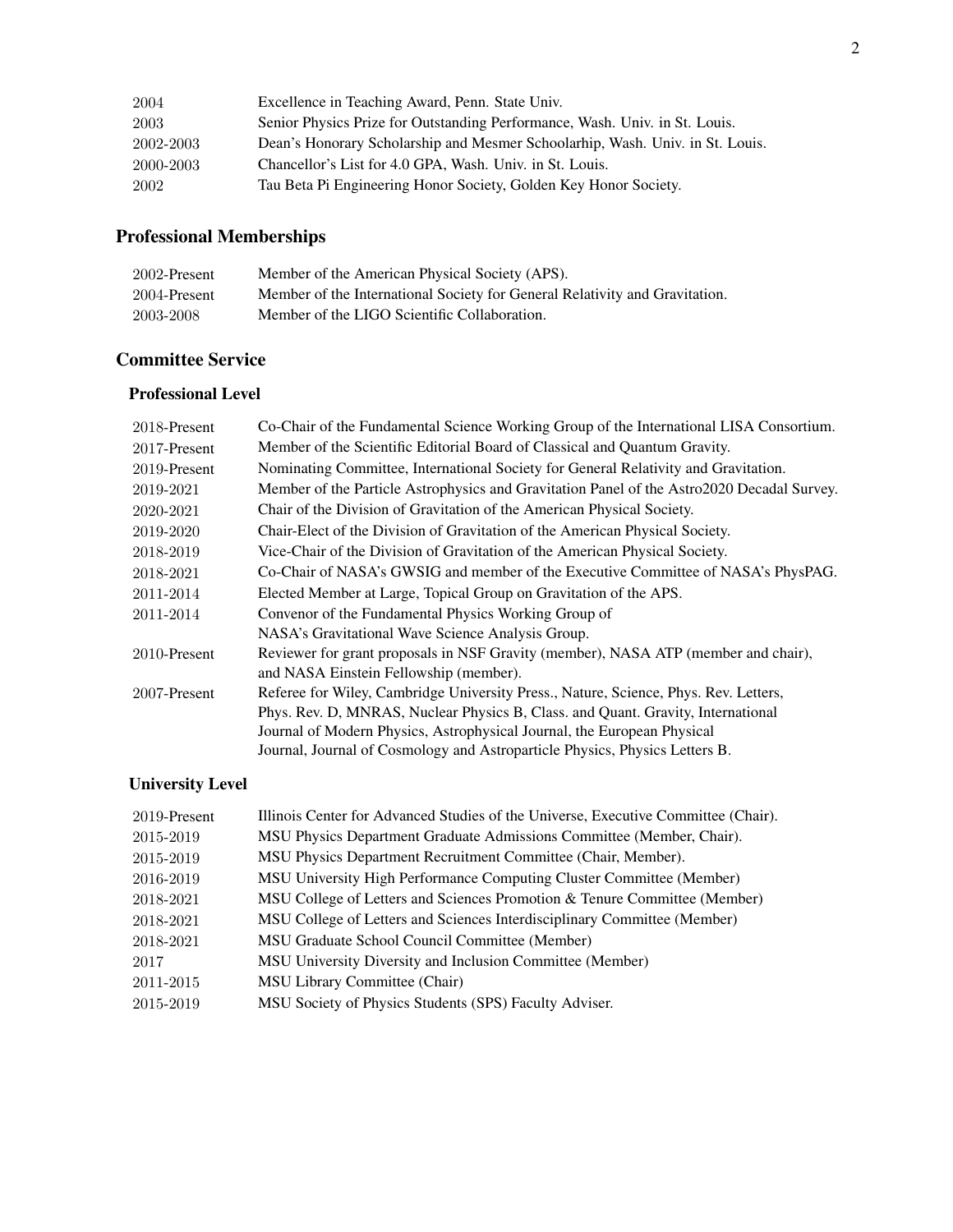# Professional Workshops and Conferences Organized

| 2021 | Main organizer of the ICASU Inaugural Conference, UIUC.                             |
|------|-------------------------------------------------------------------------------------|
| 2021 | Main organizer of the Midwest Relativity Meeting, UIUC.                             |
| 2021 | Co-Organizer of Cosmo-21, UIUC.                                                     |
| 2021 | Co-Organizer of the Conference for Undergraduate Women in Physics, UIUC.            |
| 2021 | Organizer of the Midwest Relativity Meeting, UIUC.                                  |
| 2020 | Organizer of an international virtual workshop on                                   |
|      | "From Heavy Ions to Neutron Stars", UIUC.                                           |
| 2018 | Principal Local Organizer of an international workshop on                           |
|      | "Fundamental Physics with LISA" at the Galileo Galilei Institute, Florence Italy.   |
| 2017 | Co-Organizer of the Conference for Undergraduate Women in Physics, MSU.             |
| 2017 | Principal Local Organizer of an international workshop on                           |
|      | "eXtreme Matter meets eXtreme Gravity" at MSU.                                      |
| 2015 | Principal Local Organizer of an international workshop on "Extreme Gravity" at MSU. |
| 2013 | Principal Local Organizer of an international workshop on                           |
|      | "Testing General Relativity in the Advanced Detector Era" at MSU.                   |
|      |                                                                                     |

## Research Interests

|                           | <i>Experimental Relativity.</i> Develop model-independent and model-specific tests of General Relativity<br>with gravitational wave observations, binary pulsar observations<br>and Solar System experiments. |
|---------------------------|---------------------------------------------------------------------------------------------------------------------------------------------------------------------------------------------------------------|
| Grav. Wave Modeling.      | Construct accurate models for the gravitational waves emitted in the inspiral<br>of black holes and neutron stars using post-Newtonian and black hole<br>perturbation theory.                                 |
| <b>Black Hole Theory.</b> | Find analytical and numerical black hole solutions and study their stability in<br>well-motivated and observationally-viable, modified gravity theories.                                                      |
| Neutron Star Theory.      | Study the approximately universal properties of the exterior gravitational field<br>of neutron stars with different equations of states in General Relativity<br>and in modified theories.                    |

# Funded Grant Activity

(Currently active grants are boldfaced)

# Large Grants

| 2021-2025 | "Astrophysical Investigations of Dynamical Chern-Simons Theory"             |
|-----------|-----------------------------------------------------------------------------|
|           | <b>Targeted Grant in Mathematical and Physical Sciences,</b>                |
|           | Simons Foundation, Co-PI, \$2,000,000.                                      |
| 2020-2023 | "Gravitational wave cosmology with tidal Love numbers"                      |
|           | Windows of the Universe Program, NSF, PI, \$350, 000.                       |
| 2020-2023 | "Can Black Hole Images Constrain Modified Gravity Theories?"                |
|           | Windows of the Universe Program, NSF, Co-PI, \$555, 828.                    |
| 2018-2021 | "The Extreme Gravity Dynamics and Gravitational Waves                       |
|           | of Generic Compact Binary Inspirals," Gravity Program, NSF, PI, \$343, 011. |
| 2018-2021 | "Exploring Extreme Gravity with LISA: Developing a Science Case"            |
|           | for Tests of General Relativity," NASA ATP, Co-PI, \$815, 554.              |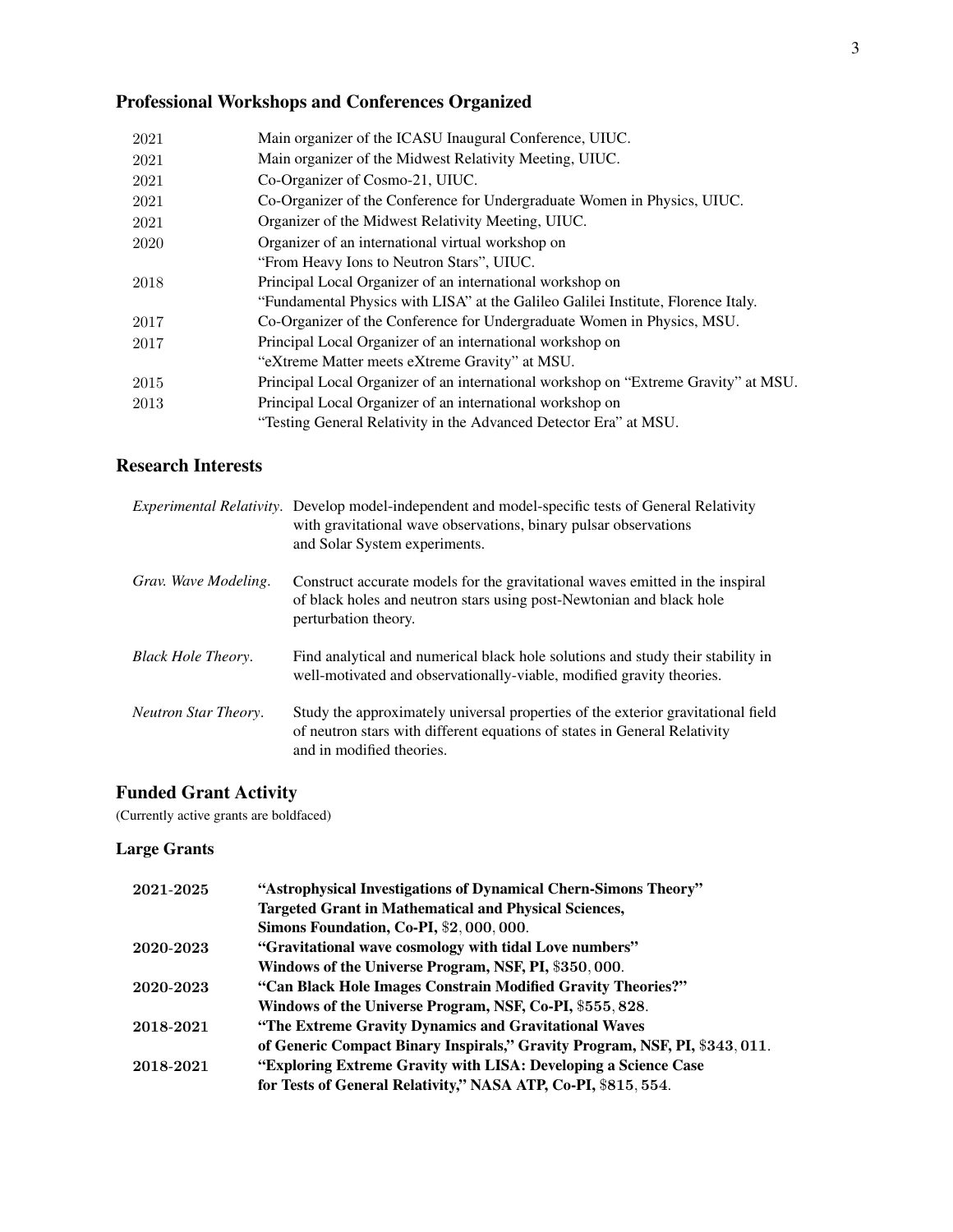| 2017-2020 | "Exploring Extreme Gravity: Neutron Stars, Black Holes and Gravitational Waves,"        |
|-----------|-----------------------------------------------------------------------------------------|
|           | NASA EPSCoR Program, Science PI, \$750,000.                                             |
| 2016-2019 | "Addressing key challenges in space gravitational wave astronomy,"                      |
|           | Astrophysics Research and Analysis Program, NASA, Co-PI, \$250,000.                     |
| 2013-2018 | "Gravitational Waves as Probes of Dynamical Strong-field Gravity,"                      |
|           | Faculty Early Career Development (CAREER) Program, NSF, PI, \$500, 000.                 |
| 2011-2014 | "Probing Strong-field General Relativity with Gravitational Waves,"                     |
|           | Astrophysical Theory Program (ATP), NASA ROSES, Co-I, \$296, 869.                       |
| 2011-2014 | "Probing Strong Gravity with Gravitational Waves," Gravity Program, NSF, PI, \$150,000. |

### Small Grants

| 2015-2016 | Conference Support, Gravity Program, NSF, PI, \$5,000.                              |
|-----------|-------------------------------------------------------------------------------------|
| 2014-2015 | "The eXtreme Gravity Institute," President Research Award, MSU, PI, \$50,000.       |
| 2014-2015 | "Einstein's Symphony," Education and Public Outreach Grant,                         |
|           | American Physical Society, PI, \$10,000.                                            |
| 2013-2015 | "Einstein's Symphony: A Gravitational Wave Voyage Through Space and Time,"          |
|           | Educational Enhancement Grants, Montana Space Grant Consortium, NASA, PI, \$50,000. |
| 2013-2014 | Conference Support, Gravity Program, NSF, PI, \$5,000.                              |
| 2011-2013 | "Celebrating Einstein," Educational Enhancement Grants,                             |
|           | Montana Space Grant Consortium, NASA, PI, \$50,000.                                 |
|           |                                                                                     |

### Teaching Activities

#### Classes Taught at UIUC

Graduate General Relativity, Spring 2020. Graduate General Relativity II, Fall 2020. Undergraduate Freshman Physics (Physics 101), Spring 2021.

#### Classes Taught at MSU

Graduate Advanced Classical Mechanics, Fall 2012, Spring 2012, Fall 2013. Graduate Advanced General Relativity I, Fall 2017. Graduate Advanced General Relativity II, Spring 2013, Spring 2015. Graduate Advanced General Relativity III, Spring 2016, Spring 2017 Graduate Quantum Field Theory, Spring 2014. Undergraduate Honors Radical Creativity, Fall 2016, Spring 2018 Undergraduate Honors Freshman Physics, Fall 2015, Fall 2016, Fall 2017

### Other Teaching Activities

| 2019      | Gravitational Wave Astronomy and Cosmology Summer School, Hangzhou, China. |
|-----------|----------------------------------------------------------------------------|
| 2019      | Geometry and Gravity Summer School, ICP, Trieste, Italy.                   |
| 2019      | Summer School at Testing Gravity '19, Vancouver Canada.                    |
| 2019      | Summer School on Gravitational Waves, Kyoto Japan, 2015.                   |
| 2006-2009 | Substitute or Invited Lecturer, Penn. State University,                    |
|           | Princeton University, Haverford College.                                   |
| 2001-2003 | Science Tutor, Washington University, Physics Department.                  |
| 2001-2002 | Observatory Assistant, Washington University, Physics Department.          |
|           |                                                                            |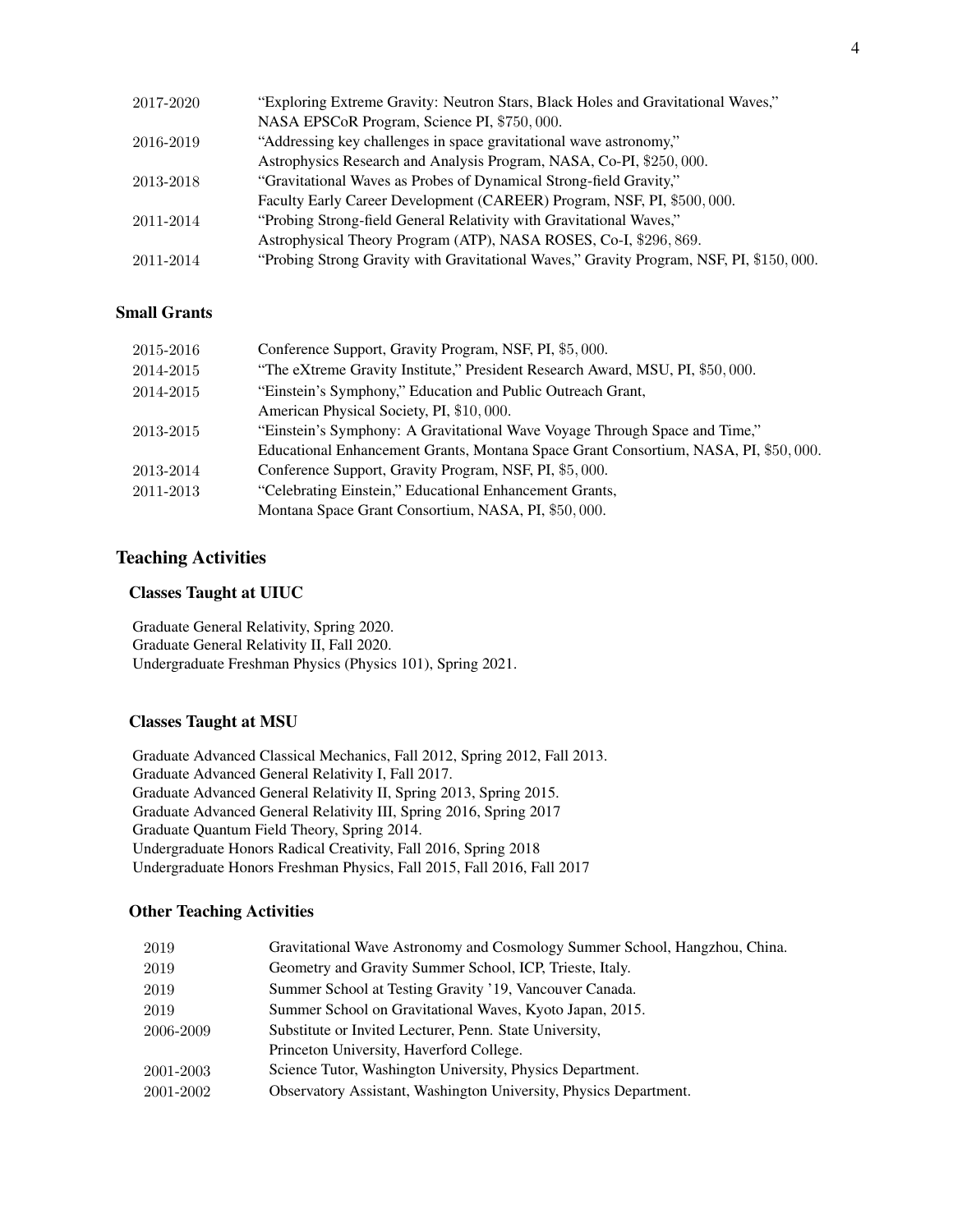# Commitment to Diversity

## University Service

| 2018-2019 | Founding member of the Diversity Committee, Physics Department, MSU.        |
|-----------|-----------------------------------------------------------------------------|
| 2014-2017 | Chair of the Recruitment Committee, Physics Department, MSU.                |
| 2014-2015 | Member of the Diversity Committee, University wide, MSU.                    |
| 2017      | Co-organizer of the APS Conference for Undergraduate Women in Physics, MSU. |

## Mentorship and Recruitment Trips

| 2018         | Summer internship mentor of Jacob Stanton (African-American student from Brown).     |
|--------------|--------------------------------------------------------------------------------------|
| 2016–Present | Research mentor of Latin-American graduate student (Alejandro Cárdenas-Avendaño,     |
|              | Carlos Conde Ocazionez).                                                             |
| 2019–2021    | Research mentor of Latin-American undergraduate student (Nicolas Patinño).           |
| 2016–2017    | Graduate adviser of Native American graduate student (Kyle Matt).                    |
| 2011–Present | Research mentor of female graduate students (Katerina Chatziioannou, Toral Gupta,    |
|              | Laura Sampson, Sarah Vigeland, Caroline Owen, Kristen Schumacher).                   |
| 2011–Present | Research mentor of female undergraduate students (Katie Chamberlain, Jaxen Godfrey). |
| 2017         | Latin-American Recruitment in Colombia (Bogotá, Medellín).                           |
| 2007, 2018   | Latin-American Recruitment in Argentina (Buenos Aires).                              |

# Advising and Mentoring

## Current Undergraduate Students

| 2019-Present | Nicolas Patiño, UIUC. |
|--------------|-----------------------|
| 2019-Present | Jameson Dong, UIUC.   |

## Former Undergraduate Students

| 2016-2019 | Samuel Liebersbach, MSU. USP award.                                    |
|-----------|------------------------------------------------------------------------|
| 2017-2019 | Jaxen Godfrey, MSU. USP award, MSGC Apprenticeship award.              |
| 2017-2019 | Reagan Cox, MSU.                                                       |
| 2018-2019 | Quentin Lucas, MSU.                                                    |
| 2011-2012 | Brennan Ireland, MSU. Became grad student at RIT.                      |
| 2012-2015 | Devin Hansen, MSU. USP award, NSF Graduate Fellowship.                 |
|           | Became a graduate student at the Perimeter Institute.                  |
| 2015-2018 | Katie Chamberlain, MSU. USP award, MSGC Apprenticeship.                |
|           | Became a graduate student at Arizona State University.                 |
| 2016-2018 | Harrison Gott, MSU. USP award. Currently applying for graduate school. |
|           |                                                                        |

#### Current Graduate Students

| 2020-Present | Abishek Hegede, UIUC.             |
|--------------|-----------------------------------|
| 2020-Present | Yiqi Xie, UIUC.                   |
| 2019-Present | Simone Mezzasoma, UIUC.           |
| 2019-Present | Kristen Schumacher, UIUC.         |
| 2018-Present | Alexander Deich, MSU and UIUC.    |
| 2018-Present | Caroline Owen, MSU and UIUC.      |
| 2018-Present | Rohit Chandramouli, MSU and UIUC. |
| 2017-Present | Pratik Wagle, MSU and UIUC.       |
| 2017-Present | Hung Tan, MSU and UIUC.           |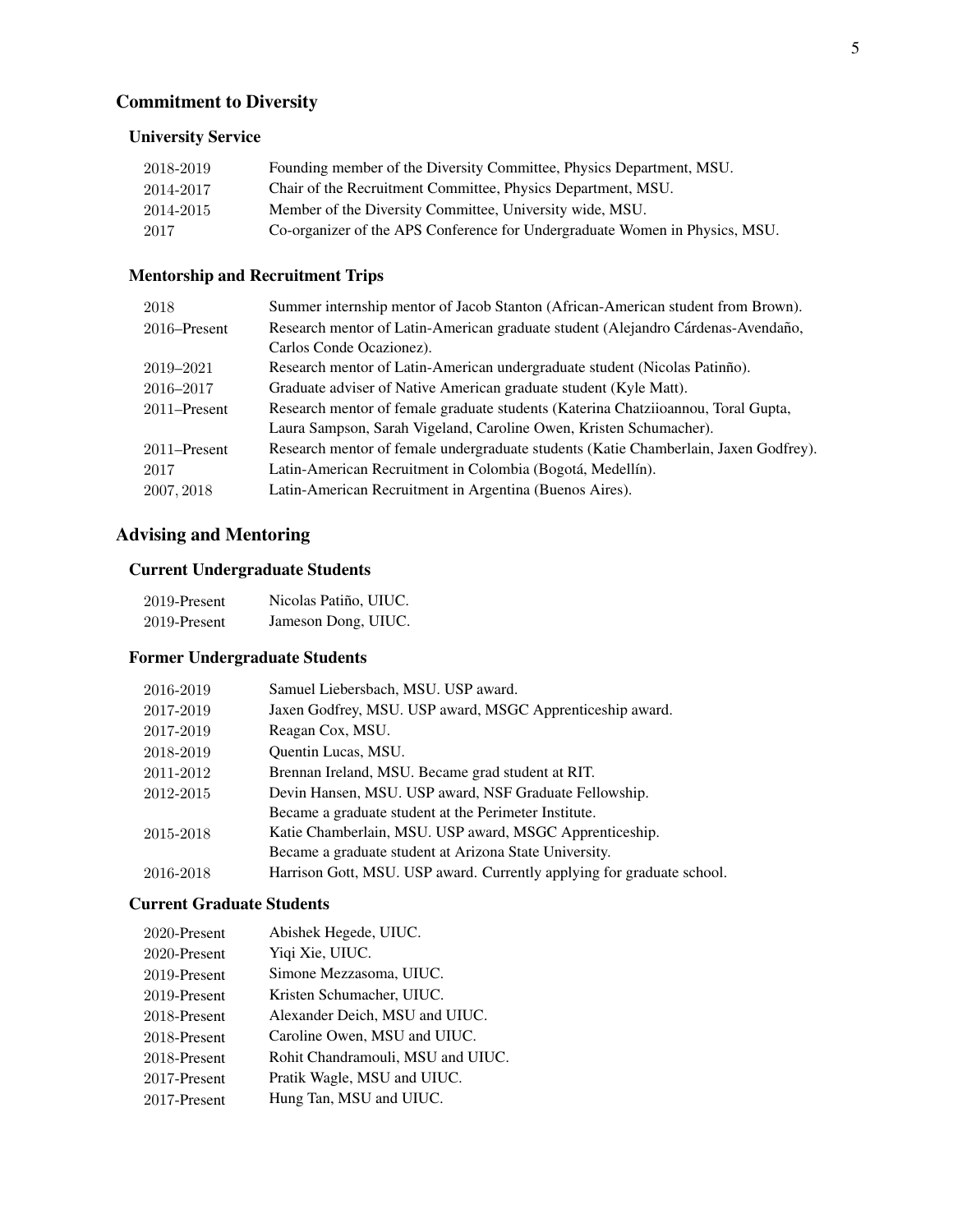-Present Scott Perkins, MSU and UIUC.

### Former Graduate Students

| 2016-2021 | Alejandro Cárdenas-Avendaño, MSU and UIUC. Became postdoc at Princeton University. |
|-----------|------------------------------------------------------------------------------------|
| 2016-2020 | Blake Moore, MSU. Became employed at Raytheon Industries.                          |
| 2014-2020 | Andrew Sullivan, MSU. Became postdoc at Princeton University.                      |
| 2013-2019 | Alex Saffer, MSU. Became postdoc at the University of Virginia                     |
| 2014-2018 | David Anderson, MSU. Became employed at Raytheon Industries.                       |
| 2012-2018 | Nicholas Loutrel, MSU. Became postdoc at Princeton U.                              |
| 2012-2017 | Dimitry Ayzenberg, MSU. Became postdoc in Fudan, China.                            |
| 2011-2016 | Katerina Chatziioannou, MSU. Onassis Fellow. Became CITA Fellow                    |
| 2011-2014 | Laura Sampson, MSU, co-advised with Prof. Cornish. Became postdoc at CIERA.        |
| 2010-2011 | Leo C. Stein, MIT, co-advised with Prof. Hughes. Became Burke fellow at Caltech.   |
| 2010-2011 | Sarah Vigeland, MIT, co-advised with Prof. Hughes. Became postdoc at UWM.          |

### Current Postdoctoral Associates

| 2020-2023 | Jun Zhang, UIUC       |
|-----------|-----------------------|
| 2020-2023 | Deep Chatterjee, UIUC |

### Former Postdoctoral Associates

| 2017-2020 | Hector Okada-Da Silva, MSU, UIUC                                                  |
|-----------|-----------------------------------------------------------------------------------|
| 2014-2016 | Remya Nair, MSU.                                                                  |
| 2014-2016 | Barun Majumder, MSU. Fullbright Fellow                                            |
| 2014-2015 | Laura Sampson, MSU. Became L'Oreal Fellow and CIERA Fellow.                       |
| 2011-2015 | Kent Yagi, MSU. Became JSPS Fellow at Princeton and then Asst. Prof. at UVA.      |
| 2011-2014 | Antoine Klein, MSU, co-advised with Prof. Cornish. Became postdoc at IAS d'Paris. |

# Outreach Events and Informal Education

| 2020      | <b>Highlights on the Nobel Prize, Panel Member, Chicago Council on Science and Technology.</b>                                                                                   |
|-----------|----------------------------------------------------------------------------------------------------------------------------------------------------------------------------------|
| 2019-2020 | <b>Rhythms of the Universe II, Creator and Principal Organizer. Interdisciplinary, outreach</b>                                                                                  |
|           | event, similar to part I in 2013–2014, but expanded to include more physics outreach.                                                                                            |
| 2019      | <b>Overcome, Creator and Producer, Bozeman, Montana.</b>                                                                                                                         |
|           | Art Installation of successful university faculty that have overcome difficulties.                                                                                               |
| 2017      | Einstein's Playlist, Creator, Producer and Script Writer, Bozeman, Montana.                                                                                                      |
|           | Original planetarium show. Distributed freely and made available to all planetaria in the world.<br>Attendance at Premier: 110 with outreach activities developed and organized. |
| 2017      | <b>Astronomy on Tap, Invited Speaker, Bozeman, Montana.</b>                                                                                                                      |
| 2016-2019 | <b>NASA Summer Camp, Content Advisor, Bozeman, Montana. Summer camp</b>                                                                                                          |
|           | for K-12 students from low-income and rural areas in Montana.                                                                                                                    |
|           | Assisted graduate students in developing curriculum for gravity session at camp.                                                                                                 |
|           | Attendance: 100 students, activities posted online.                                                                                                                              |
| 2016      | Wonderlust Sidetrip, Invited Speaker, Bozeman, Montana.                                                                                                                          |
| 2015      | <b>Sunrise Rotary Meeting, Invited Speaker, Bozeman, Montana.</b>                                                                                                                |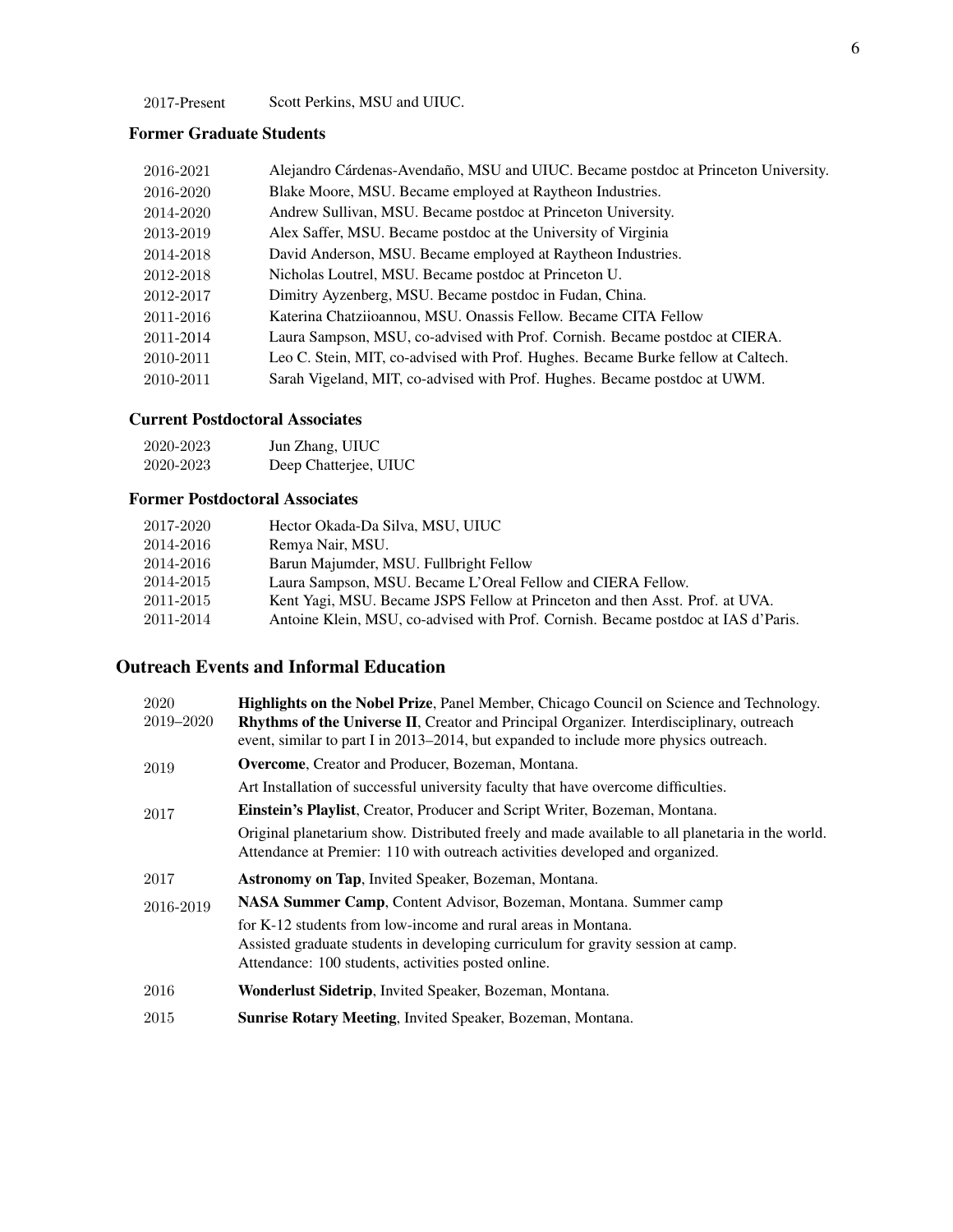| 2013-2014              | <b>Rhythms of the Universe I.</b> Creator and Principal Organizer. Interdisciplinary, outreach<br>event with the MSU English Dept. and the MSU Performing Arts Dept.<br>Undergraduate students were coached in physics, astronomy and english to encourage<br>to write original spoken-word poetry that used astrophysics as metaphorical tools. Event<br>performed at the Emerson Cultural Center. Attendance: 1000 people, recorded by PBS.                                                                                                                                                                                                                                                                                                                                                                                                                                                                                                                                                                                                                                                                                                                                               |
|------------------------|---------------------------------------------------------------------------------------------------------------------------------------------------------------------------------------------------------------------------------------------------------------------------------------------------------------------------------------------------------------------------------------------------------------------------------------------------------------------------------------------------------------------------------------------------------------------------------------------------------------------------------------------------------------------------------------------------------------------------------------------------------------------------------------------------------------------------------------------------------------------------------------------------------------------------------------------------------------------------------------------------------------------------------------------------------------------------------------------------------------------------------------------------------------------------------------------|
| 2013                   | TEDxBozeman, Invited Speaker, Bozeman, Montana.                                                                                                                                                                                                                                                                                                                                                                                                                                                                                                                                                                                                                                                                                                                                                                                                                                                                                                                                                                                                                                                                                                                                             |
| 2012-2019              | Physics Bowl. Creator and Organizer. Physics competition between teams composed of                                                                                                                                                                                                                                                                                                                                                                                                                                                                                                                                                                                                                                                                                                                                                                                                                                                                                                                                                                                                                                                                                                          |
|                        | undergraduates, graduate students and postdoctoral researchers.<br>Enhances spirit of collaboration and camaraderie in the department.                                                                                                                                                                                                                                                                                                                                                                                                                                                                                                                                                                                                                                                                                                                                                                                                                                                                                                                                                                                                                                                      |
| 2011-2019<br>2010-2014 | <b>STEM Mentor.</b> Served as mentor to K-12 students in Park High School, Livingston MT<br>Celebrating Einstein. Creator and PI. Interdisciplinary, mega-outreach event with the MSU<br>School of Music, College of Letters and Sciences, College of Arts and Architecture, UCLA<br>and Princeton. Redone in Texas (UTB) and Cambridge (MIT), with impact on over 70,000 people.<br>1. Speaking of Einstein. Lecture Series. Four internationally renown scientists explained<br>Einstein and his theories to the general public.<br>2. Black (W)hole. Immersive art installation that conveyed the excitement of<br>accretion disks, black holes and gravitational waves.<br>3. A Shout Across Time. Multimedia show with a danced lecture, featuring a<br>Cirque du Soleil aerialist, a commissioned music composition and film, featuring<br>the scientific visualization of black hole collisions and the sounds of gravitational waves,<br>as well as a live interview with a world-renown scientist.<br>4. Einstein in the Schools. Presentations on Einstein's theory of General Relativity<br>and astrophysical phenomena, like black holes and the neutron stars to K-12 schools. |

### Published Books

- "The Gravitational Wave Artisan. Tools for Astrophysics, Cosmology, Nuclear Physics and Experimental Relativity,", M. Coleman Miller and N. Yunes, Institute of Physics, 2022.
- "Is Einstein Still right? Black Holes, Gravitational Waves, and the Quest to Verify Einstein's Greatest Creation", Clifford M. Will and N. Yunes, Oxford University Press, 2021.

#### List of Selected Presentations

#### Plenary Talks at Conferences and Workshops

- Greek Relativity Meeting, International Conference, Rhodes Greece, 2018.
- Spanish-Portuguese Relativity Meeting, International Conference, Palencia Spain, 2018.
- LISA Symposium, International Conference, Chicago, 2018.
- Numerical Relativity beyond General Relativity, International Workshop, Benasque Spain, 2018.
- Gravity and Cosmology 2018, International Workshop, Kyoto Japan, 2018.
- International Conference on Quantum Gravity, International Conference, Shenzhen China, 2018.
- New Frontiers in Gravitational-Wave Astrophysics, International Conference, Rome Italy, 2017.
- The Strong Gravity Universe, International Workshop, Azores Portugal, 2017.
- Quantum Vacuum and Gravitation, International Workshop, Germany, 2017.
- Strong Bad, Workshop, Ole' Miss, 2017.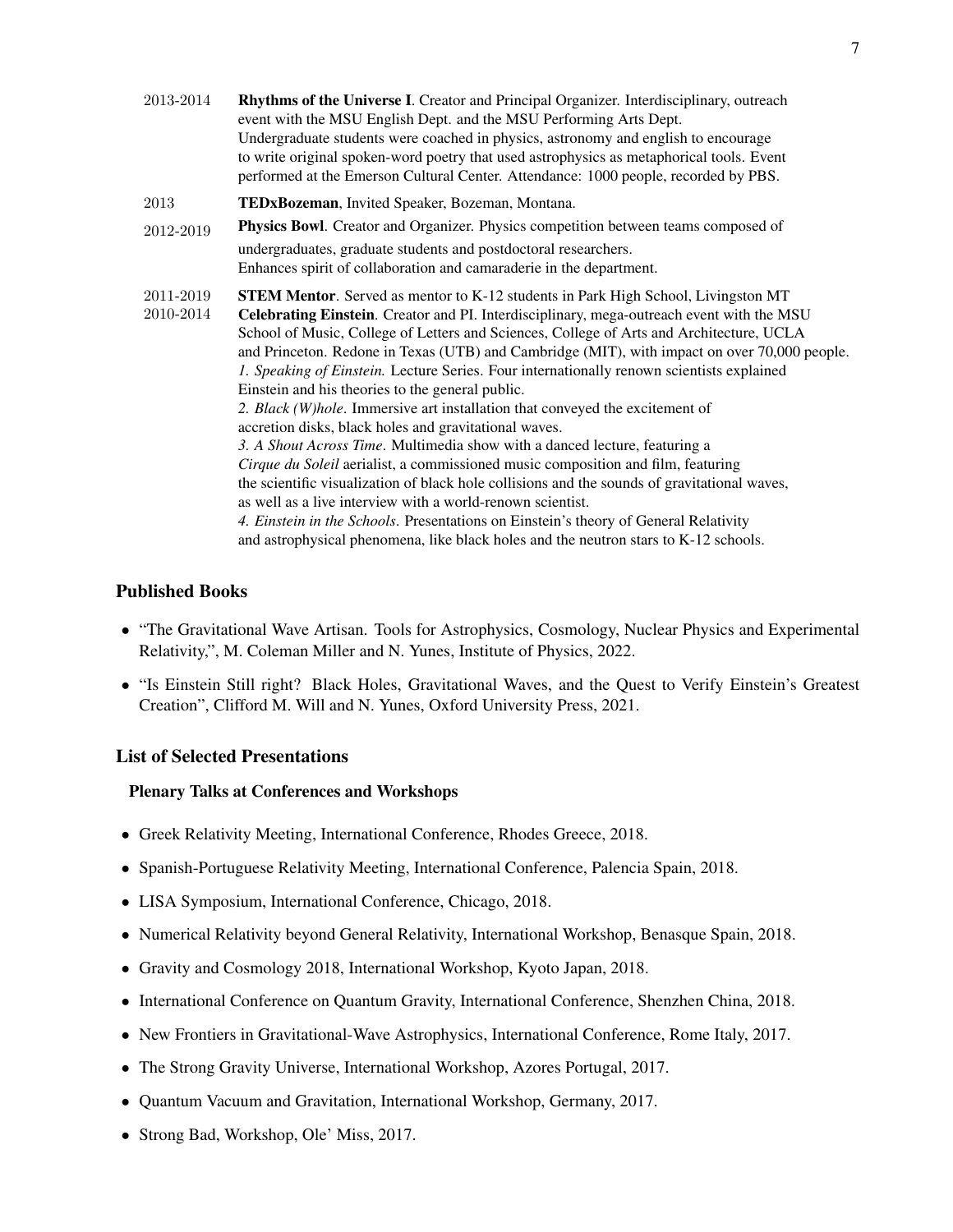- Experimental Search for Quantum Gravity, International Workshop, Germany, 2016.
- Physics at the Extreme, International Conference, Penn State, 2016.
- Seventh Meeting on CPT and Lorentz Symmetry, International Conference, Germany, 2016.
- GR@100, International Conference, Princeton Center for Theoretical Physics, Princeton, 2016.
- Cosmological Frontiers in Fundamental Physics, International Workshop, Perimeter Institute, 2016.
- Gravity and Experiment, International Workshop, Paris, 2016.
- Testing Gravity 2015, Workshop, Vancouver, Canada, 2015.
- Cosmological Frontiers in Fundamental Physics, Workshop, Paris, France, 2014.
- Testing General Relativity, Workshop, Ole' Miss, Oxford, Mississippi, 2014.
- YKIS 2013, Conference, Kyoto Japan, 2013.
- Strong Gravity Workshop, Lisbon Portugal, 2013.
- LISA Symposium, Conference, Paris France, 2012.
- Sackler Conference, Cambridge MA, 2012.
- Rattle and Shine: Gravitational Wave and Electromagnetic Studies of Compact Binary Mergers, KITP Workshop, Santa Barbara, 2012.
- NR-HEP Workshop, Portugal, 2011.
- JGRG Conference, Japan, 2011.
- GWPAW Conference, Milwaukee, 2011.
- CAPRA-NRDA Workshop, Perimeter Institute, Canada, 2010.
- Astro-GR Workshop, Paris, France, 2010.

#### Departamental Colloquia

- Fermi Symposium, University of Chicago, 2020.
- Departamento de Física, Universidad de Medellín, Medellín, Colombia, 2018.
- · Departamento de Física, Universidad de Bogotá, Bogotá, Colombia, 2018.
- Physics Department, University of Virginia, 2018.
- Physics Department, University of Florida, 2016.
- Physics Department, Columbia University, 2015.
- Physics Department, MSU, 2013.
- DAMPT, University of Cambridge, 2012.
- Astrophysics Department, Northwestern University, 2011.
- Physics Department, MSU, 2010.

### Invited Talks at Conferences

• International Conference on General Relativity (GR21), New York, 2016.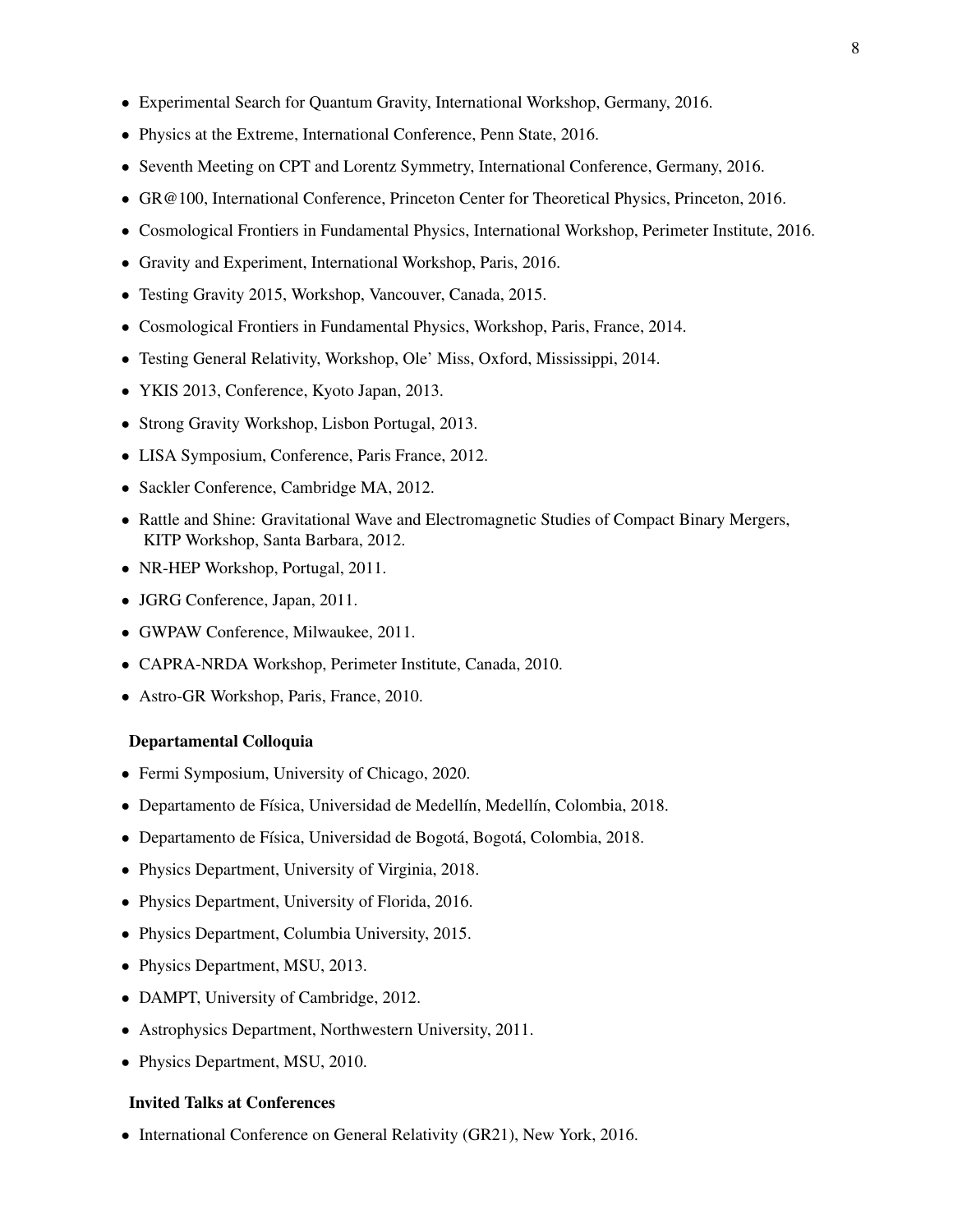- General Relativity & Gravitation: A Centennial Perspective, International Conference, Penn State, 2015.
- Canadian Association of Physicists National Congress, Edmonton, Canada, 2015.
- Theory Canada Conference, Calgary, Canada, 2015.
- April APS Meeting, Savannah, Georgia, 2014.
- Experimental Search for Quantum Gravity Conference, Perimeter Institute, Canada 2012.
- April APS Meeting, Atlanta, Georgia, 2012.

#### Invited Talks at Universities

- Mathematics Seminar, University of Michigan, 2017.
- High Energy Astrophysics Seminar, Johns Hopkins University, 2017.
- High Energy Physics Seminar, Brown University, 2017.
- Space Science Seminar, NASA Marshal Space Flight Center, 2017.
- Gravity Seminar, University of Wisconsin-Milwaukee, 2015.
- Nuclear Theory Seminar, Institute for Nuclear Theory, 2015.
- HEP Seminar, Penn State, 2014.
- APC, University of Paris, Paris, France, 2013.
- IAP/general relativity ECO Seminar, Institute of Astrophysics, Paris, France, 2005, 2013.
- TAPIR Seminar, Caltech, 2010, 2013, 2014.
- ITC-Cfa Seminar, Harvard University, 2009, 2013.
- Joe Henry Lunch Seminar, Princeton University, 2012, 2014.
- GR and Astrophysics Seminar, University of Illinois Urbana-Champagne, 2011.
- CCRG Seminar, Rochester Institute of Technology, 2011.
- Gravity Seminar, Princeton University, 2008, 2009.
- Nuclear and Particle Seminar, MIT, MA, 2007.

#### Contributed Talks

- April APS Meeting, Conference, Columbus, Ohio, 2018.
- April APS Meeting, Conference, Washington DC, 2017.
- April APS Meeting, Conference, Baltimore, Maryland, 2015.
- Relativity and Astrophysics Seminar, Montana State University, 2013.
- April APS Meeting, Conference, Denver, Colorado, 2013.
- Relativity and Astrophysics Seminar, Montana State University, 2012.

#### Presentations by Students and Postdoctoral Researchers

• *Invited Presentations*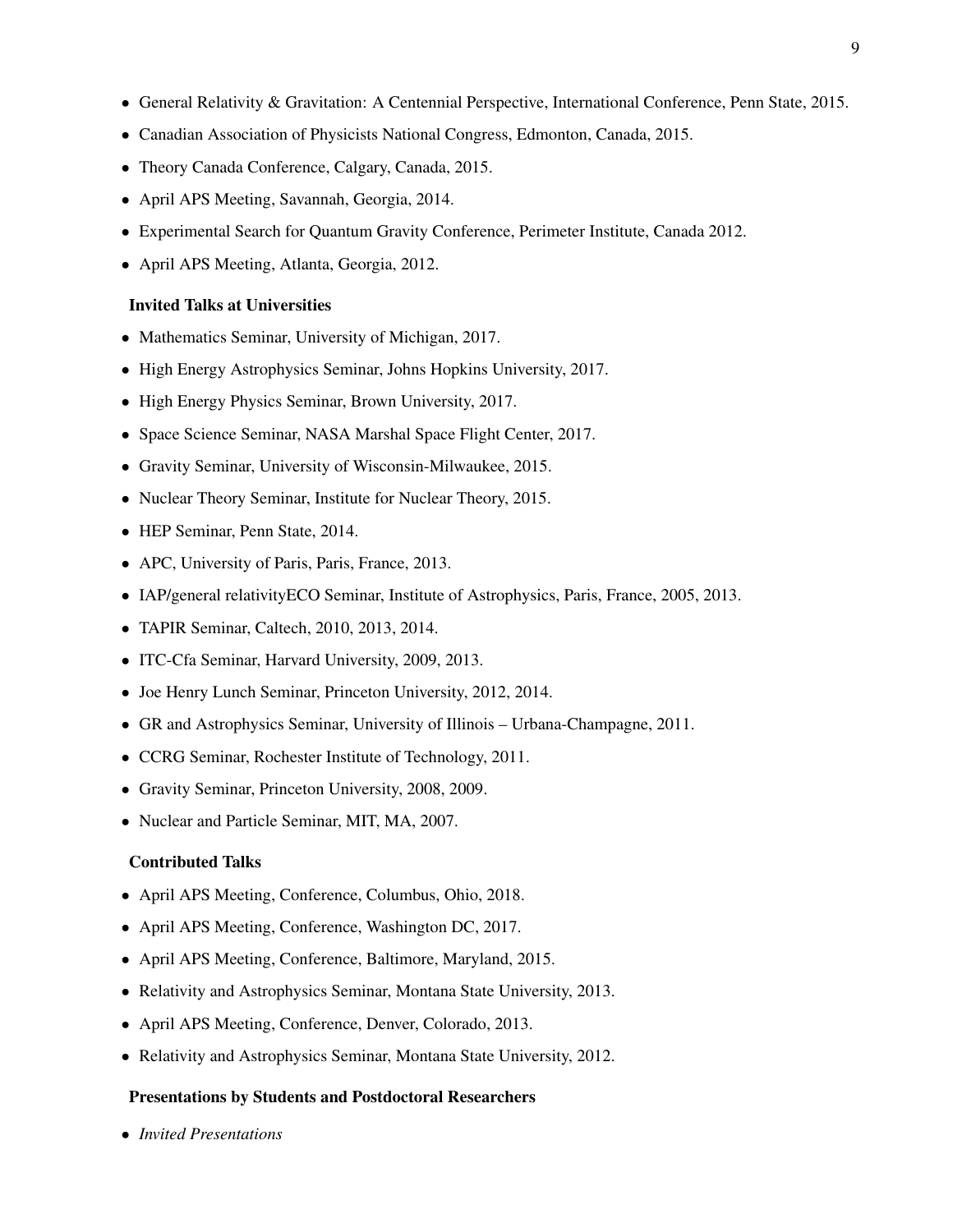- Hector Okada-Da Silva, APS April meeting (2019).
- Kent Yagi, workshops in Germany (2015), Indiana (2014), Seattle (2014) and Japan (2012), and conferences in Japan (2014) and in India (2012).
- Laura Sampson, seminars at UWM, Northwestern U. , RIT, U. Mass. Amherst and MIT (2014), colloquium at U. T. Brownsville (2014)
- *Contributed Presentations*
	- Kent Yagi, APS April Meeting (2013, 2014, 2015), workshops in Mississippi (2014) and in Japan (2012, 2013), and conferences in Poland (2013) and Sweden (2012).
	- Barun Majumder, April APS (2016).
	- Laura Sampson, April APS (2015).
	- Katerina Chatziioannou, APS April Meeting (2013, 2014, 2015, 2016).
	- Nicholas Loutrel, APS April Meeting (2014, 2015, 2016).
	- David Anderson, APS April Meeting (2017, 2018).
	- Andrew Sullivan, APS April Meeting (2018).
	- Alex Saffer, APS April Meeting (2018).
	- Dimitry Ayzenberg, APS April Meeting (2014, 2015, 2016).
	- Katie Chamberlain, APS April Meeting (2017, 2018).
	- Harrison Gott, APS April Meeting (2018).
	- Samuel Liebersbach, APS April Meeting (2018).
	- Joe Bretz, APS April Meeting (2016).
	- Devin Hansen, APS April Meeting (2014, 2015).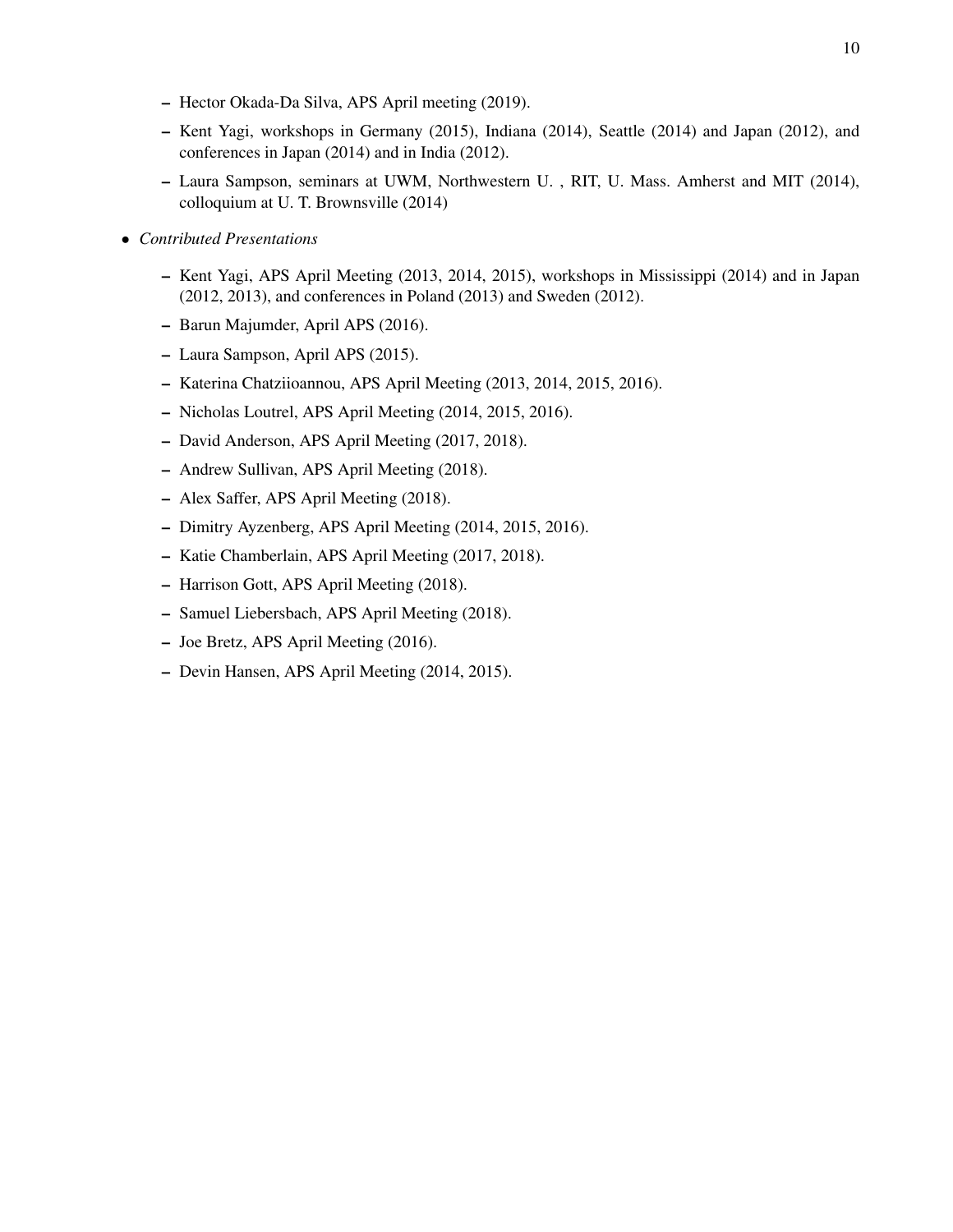### List of Publications<sup>[1](#page-10-0)</sup>

(postdoctoral and student mentees during publication appear in italics)

- 1. "Cosmology with Love," *D. Chatterjee*, *A. H. K. R.*, G. Holder, D. E. Holz, *S. Perkins*, K. Yagi and N. Yunes, submitted to PRD [arXiv:2106.06589 [gr-qc]].
- 2. "Extreme Matter meets Extreme Gravity: Ultra-heavy neutron stars with crossovers and first-order phase transitions,"

*H. Tan*, T. Dore, V. Dexheimer, J. Noronha-Hostler and N. Yunes, submitted to PRD [arXiv:2106.03890 [astro-ph.HE]].

- 3. "Improved gravitational-wave constraints on higher-order curvature theories of gravity," *S. E. Perkins*, R. Nair, *H. O. Silva* and N. Yunes, submitted to PRD [arXiv:2104.11189 [gr-qc]].
- 4. "Updated Binary Pulsar Constraints on Einstein-æther Theory in Light of Gravitational Wave Constraints on the Speed of Gravity," *T. Gupta*, M. Herrero-Valea, D. Blas, E. Barausse, N. Cornish, K. Yagi and N. Yunes,

submitted to CQG [arXiv:2104.04596 [gr-qc]].

- 5. "The Chern-Simons Caps for Rotating Black Holes," S. Alexander, G. Gabadadze, *L. Jenks* and N. Yunes, submitted to PRD [arXiv:2104.00019 [hep-th]].
- 6. "Petrov type, principal null directions, and Killing tensors of slowly rotating black holes in quadratic gravity,"

*C. B. Owen*, N. Yunes and H. Witek, Phys. Rev. D 103, no.12, 124057 (2021). [\[https://journals.aps.org/prd/abstract/10.1103/PhysRevD.103.124057\]](https://journals.aps.org/prd/abstract/10.1103/PhysRevD.103.124057)

- 7. "Quasinormal modes of slowly-rotating black holes in dynamical Chern-Simons gravity," *P. K. Wagle*, N. Yunes and *H. O. Silva*, submitted to PRD, [arXiv:2103.09913 [gr-qc]].
- 8. "Square Peg in a Circular Hole: Choosing the Right Ansatz for Isolated Black Holes in Generic Gravitational Theories,"

*Y. Xie*, *J. Zhang*, *H. O. Silva*, *C.* de Rham, *H. Witek and <u>N. Yunes</u>*, Phys. Rev. Lett. 126, no.24, 241104 (2021) [\[https://journals.aps.org/prl/abstract/10.1103/PhysRevLett.126.241104\]](https://journals.aps.org/prl/abstract/10.1103/PhysRevLett.126.241104)

- 9. "Mirror Neutron Stars," M. Hippert, J. Setford, *H. Tan*, D. Curtin, J. Noronha-Hostler and N. Yunes, submitted to PRL, [arXiv:2103.01965 [astro-ph.HE]].
- 10. "The Role of Strong Gravity and the Nuclear Equation of State on Neutron-Star Common-Envelope Accretion,"

*A. M. Holgado*, *H. O. Silva*, P. M. Ricker and N. Yunes, Astrophys. J. Lett. 910, no.2, L22 (2021). [\[https://iopscience.iop.org/article/10.3847/2041-8213/abecdd\]](https://iopscience.iop.org/article/10.3847/2041-8213/abecdd)

<span id="page-10-0"></span><sup>&</sup>lt;sup>1</sup> Statistics. Total of 197 papers: 5 famous paper (250-499 citations), 22 very well-known papers (100-249 citations), and 39 well-known papers (50-99 citations), 5 review papers, 9 conference proceedings and 1 general physics article. Total of 9,500 citations with an h-index of 56 (excluding papers in large collaborations, like LIGO and the LSC), as calculated by inspirehep.net using the total number of papers submitted. See caveats at: http://inspirehep.net/help.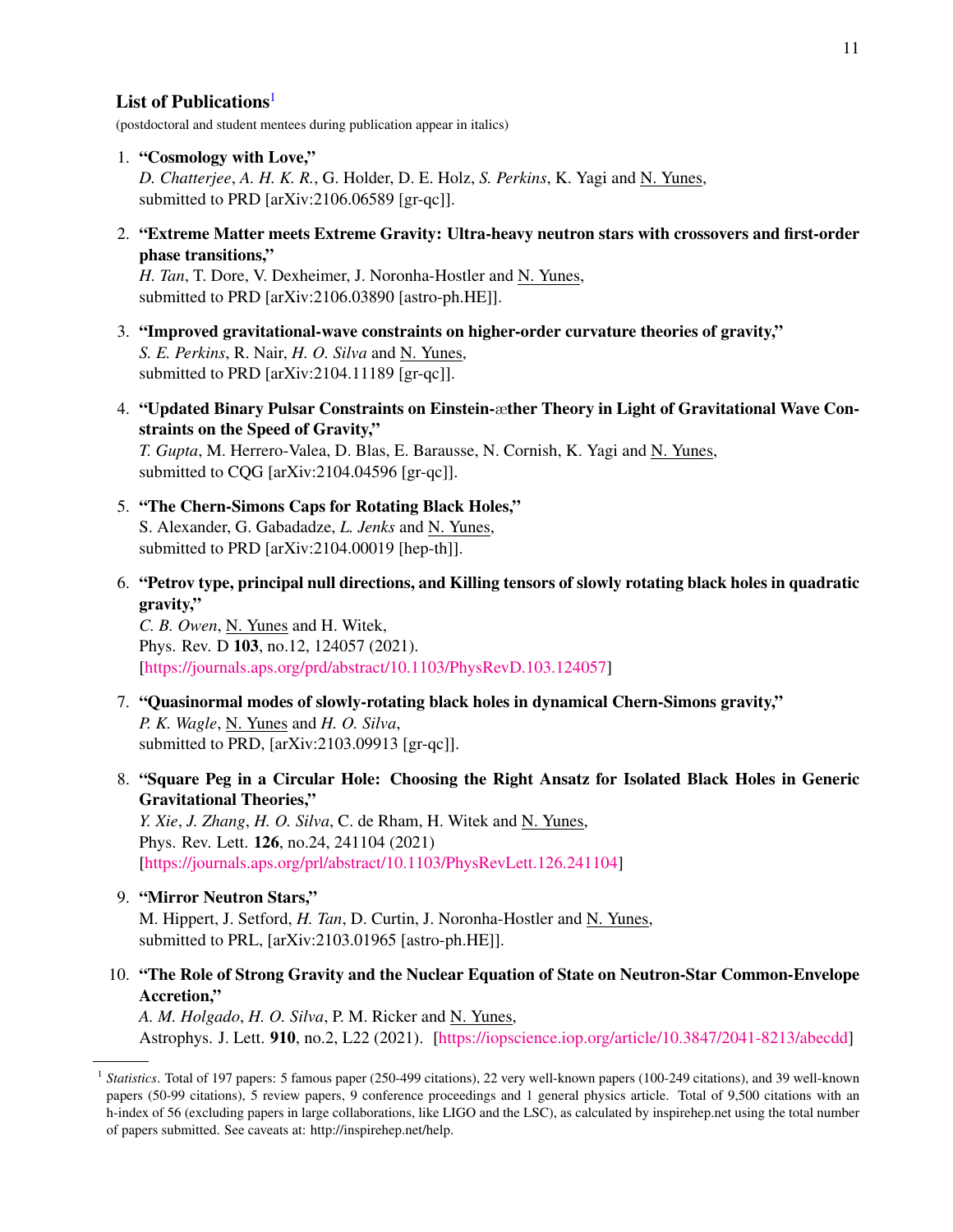- 11. "Dynamical scalarization and descalarization in binary black hole mergers," *H. O. Silva*, H. Witek, M. Elley and N. Yunes, accepted in PRL, [arXiv:2012.10436 [gr-qc]].
- 12. "Probing Fundamental Physics with Gravitational Waves: The Next Generation," *S. E. Perkins*, N. Yunes and E. Berti, Phys. Rev. D 103, no.4, 044024 (2021) [\[https://inspirehep.net/literature/1823770\]](https://inspirehep.net/literature/1823770)
- 13. "Future physics perspectives on the equation of state from heavy ion collisions to neutron stars," V. Dexheimer, J. Noronha, J. Noronha-Hostler, N. Yunes and C. Ratti, J. Phys. G 48, no.7, 073001 (2021) [\[https://inspirehep.net/literature/1823730\]](https://inspirehep.net/literature/1823730)
- 14. "Numerical black hole solutions in modified gravity theories: Spherical symmetry case," *A. Sullivan*, N. Yunes and T. P. Sotiriou, Phys. Rev. D 101, no.4, 044024 (2020) [\[https://journals.aps.org/prd/abstract/10.1103/PhysRevD.103.124058\]](https://journals.aps.org/prd/abstract/10.1103/PhysRevD.103.124058)
- 15. "Spin-induced scalarized black holes," C. A. R. Herdeiro, E. Radu, *H. O. Silva*, T. P. Sotiriou and N. Yunes, Phys. Rev. Lett. 126, no.1, 011103 (2021) [\[https://journals.aps.org/prl/abstract/10.1103/PhysRevLett.126.011103\]](https://journals.aps.org/prl/abstract/10.1103/PhysRevLett.126.011103)
- 16. "Surface of rapidly-rotating neutron stars: Implications to neutron star parameter estimation," *H. O. Silva*, G. Pappas, N. Yunes and K. Yagi, Phys. Rev. D 103, no.6, 063038 (2021) [\[https://journals.aps.org/prd/abstract/10.1103/PhysRevD.103.063038\]](https://journals.aps.org/prd/abstract/10.1103/PhysRevD.103.063038)
- 17. "Neutron Star Equation of State in light of GW190814," *H. Tan*, J. Noronha-Hostler and N. Yunes, Phys. Rev. Lett. 125, no.26, 261104 (2020) [\[https://journals.aps.org/prl/abstract/10.1103/PhysRevLett.125.261104\]](https://journals.aps.org/prl/abstract/10.1103/PhysRevLett.125.261104)
- 18. "Astrophysical and theoretical physics implications from multimessenger neutron star observations," *H. O. Silva, A. M. Holgado, A. Cárdenas-Avendaño* and N. Yunes, Phys. Rev. Lett. 126, no.18, 181101 (2021) [\[https://journals.aps.org/prl/abstract/10.1103/PhysRevLett.125.261104\]](https://journals.aps.org/prl/abstract/10.1103/PhysRevLett.125.261104)
- 19. "Constraining Gravity with Eccentric Gravitational Waves: Projected Upper Bounds and Model Selection,"

*B. Moore* and N. Yunes, Class. Quant. Grav. 37, no.16, 165006 (2020) [\[https://inspirehep.net/literature/1780838\]](https://inspirehep.net/literature/1780838)

- 20. "Improved binary pulsar constraints on the parametrized post-Einsteinian framework," *R. Nair* and N. Yunes, Phys. Rev. D 101, no.10, 104011 (2020) [\[https://inspirehep.net/literature/1779007\]](https://inspirehep.net/literature/1779007)
- 21. "Prospects for Fundamental Physics with LISA," E. Barausse, E. Berti, T. Hertog, S. A. Hughes, P. Jetzer, P. Pani, T. P. Sotiriou, N. Tamanini, H. Witek and K. Yagi, *et al.*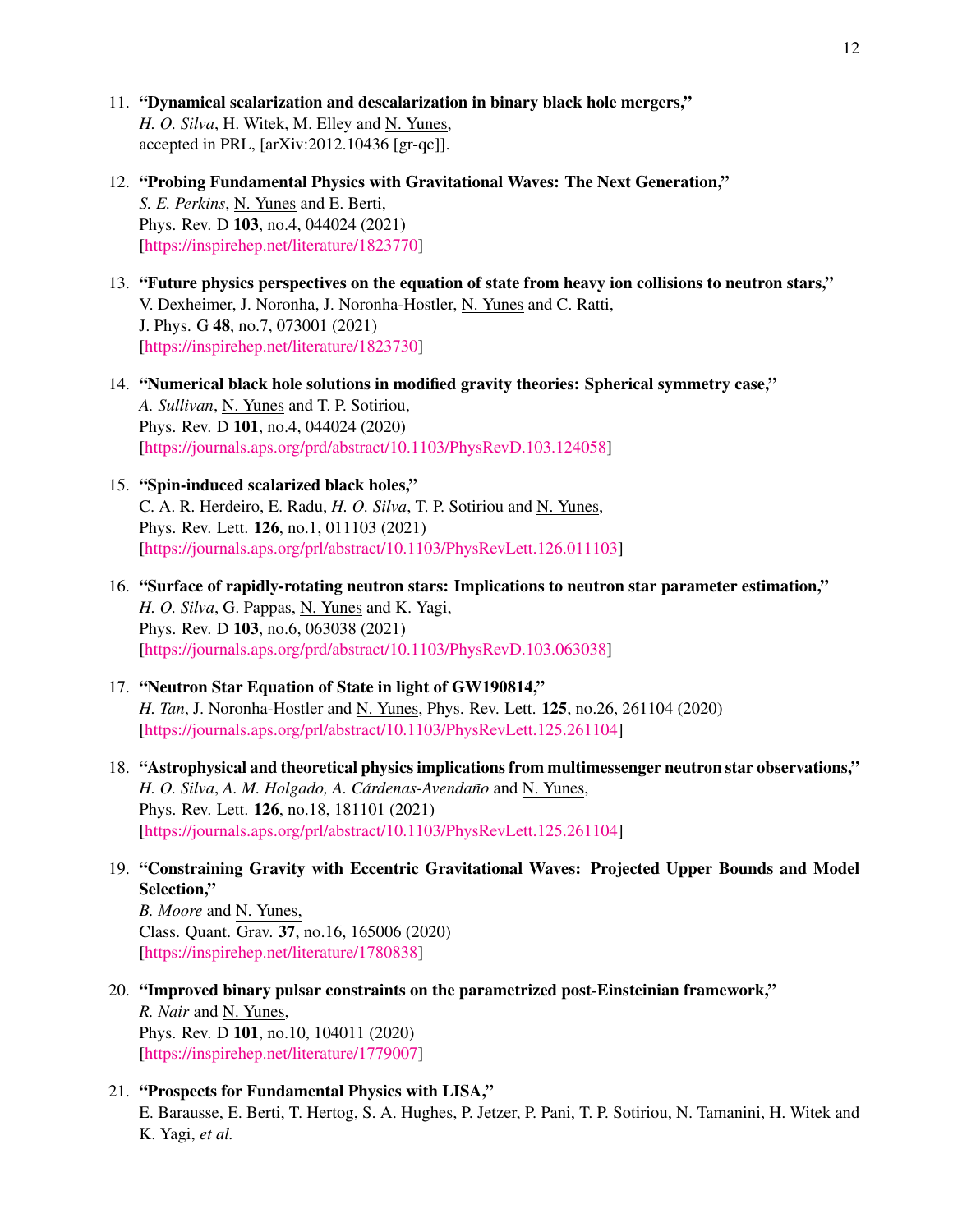Gen. Rel. Grav. 52, no.8, 81 (2020) [\[https://inspirehep.net/literature/1777475\]](https://inspirehep.net/literature/1777475)

- 22. "Gravitational-wave versus X-ray tests of strong-field gravity," *A. Cardenas-Avendano*, S. Nampalliwar and N. Yunes, Class. Quant. Grav. 37, no.13, 135008 (2020) [\[https://inspirehep.net/literature/1771393\]](https://inspirehep.net/literature/1771393)
- 23. "Structure of the singular ring in Kerr-like metrics," P. T. Chruściel, M. Maliborski and N. Yunes, Phys. Rev. D 101, no.10, 104048 (2020) [\[https://inspirehep.net/literature/1770485\]](https://inspirehep.net/literature/1770485)
- 24. "Gravitational waves from the quasicircular inspiral of compact binaries in Einstein-aether theory," C. Zhang, X. Zhao, A. Wang, B. Wang, K. Yagi, N. Yunes, W. Zhao and T. Zhu, Phys. Rev. D 101, no.4, 044002 (2020) [\[https://inspirehep.net/literature/1766904\]](https://inspirehep.net/literature/1766904)
- 25. "Polarization modes of gravitational waves in Quadratic Gravity" *P. Wagle*, *A. Saffer* and N. Yunes. Phys. Rev. D 100, no.12, 124007 (2019) [\[http://inspirehep.net/record/1758684\]](http://inspirehep.net/record/1758684)
- 26. "Data Analysis Implications of Moderately Eccentric Gravitational Waves" *B. Moore* and N. Yunes. Class. Quant. Grav. 37, no.22, 225015 (2020) [\[http://inspirehep.net/record/1757523\]](http://inspirehep.net/record/1757523)
- 27. "Improved Constraints on Modified Gravity with Eccentric Gravitational Waves" *S. Ma* and N. Yunes. Phys. Rev. D 100, no.12, 124032 (2019) [\[http://inspirehep.net/record/1750344\]](http://inspirehep.net/record/1750344)
- 28. "More than the sum of its parts: Combining parametrized tests of extreme gravity" *H. O. Silva* and N. Yunes. Phys. Rev. D 100, no. 8, 084034 (2019) [\[http://inspirehep.net/record/1737779\]](http://inspirehep.net/record/1737779)
- 29. "Gravitational Instability of Exotic Compact Objects" A. Addazi, A. Marcianò and N. Yunes. Eur. Phys. J. C 80, no.1, 36 (2020). [\[http://inspirehep.net/record/1735821\]](http://inspirehep.net/record/1735821)
- 30. "Fundamental Physics Implications for Higher-Curvature Theories from Binary Black Hole Signals in the LIGO-Virgo Catalog GWTC-1"

*R. Nair*, *S. Perkins*, *H. O. Silva* and N. Yunes. Phys. Rev. Lett. 123, no. 19, 191101 (2019). [\[http://inspirehep.net/record/1763242\]](http://inspirehep.net/record/1763242)

- 31. "The new frontier of gravitational waves" M. Coleman Miller and N. Yunes. Nature 568, no. 7753, 469 (2019). [\[http://inspirehep.net/record/1731541\]](http://inspirehep.net/record/1731541)
- 32. "Extreme Gravity and Fundamental Physics" B. S. Sathyaprakash *et al.*. White paper for Astro2020 Decadal Survey. [\[http://inspirehep.net/record/1726343\]](http://inspirehep.net/record/1726343)
- 33. "Exterior spacetime of relativistic stars in scalar-Gauss-Bonnet gravity" *A. Saffer*, *H. O. Silva* and N. Yunes. Phys. Rev. D 100, no. 4, 044030 (2019) [\[http://inspirehep.net/record/1725735\]](http://inspirehep.net/record/1725735)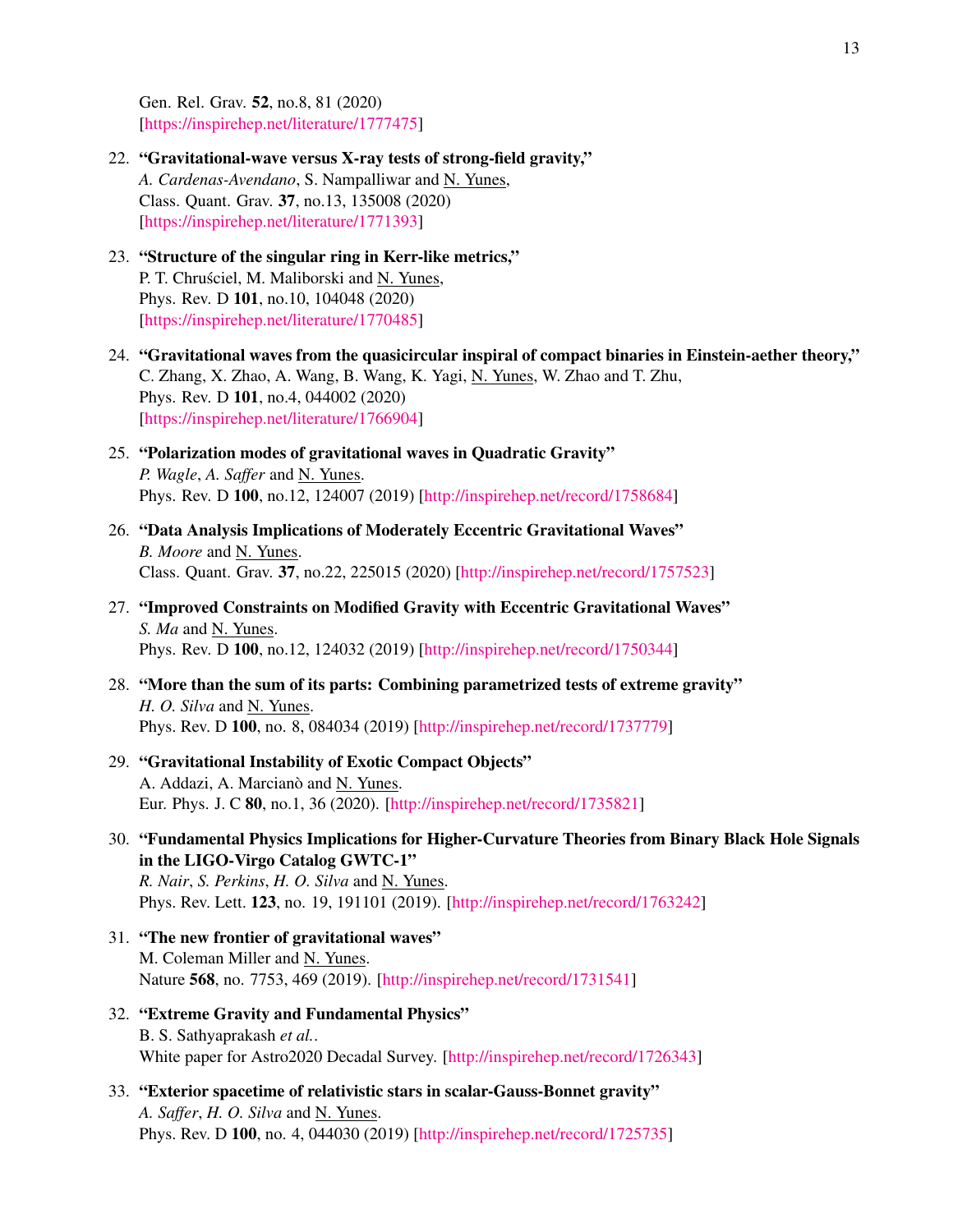- 34. "A 3PN Fourier Domain Waveform for Non-Spinning Binaries with Moderate Eccentricity" *B. Moore* and N. Yunes. Class. Quant. Grav. 36, no. 18, 185003 (2019) [\[http://inspirehep.net/record/1724883\]](http://inspirehep.net/record/1724883)
- 35. "Experimental Relativity with Accretion Disk Observations" *A. Cardenas-Avendano*, *J. Godfrey*, N. Yunes and A. Lohfink. Phys. Rev. D 100, no. 2, 024039 (2019) [\[http://inspirehep.net/record/1724490\]](http://inspirehep.net/record/1724490)
- 36. "Equation-of-state insensitive relations after GW170817" Z. Carson, K. Chatziioannou, C. J. Haster, K. Yagi and N. Yunes. Phys. Rev. D 99, no. 8, 083016 (2019) [\[http://inspirehep.net/record/1724466\]](http://inspirehep.net/record/1724466)
- 37. "Tests of General Relativity and Fundamental Physics with Space-based Gravitational Wave Detectors"

E. Berti *et al.*. White paper for Astro2020 Decadal Survey. [\[http://inspirehep.net/record/1724147\]](http://inspirehep.net/record/1724147)

- 38. "Exact Black Hole Solutions in Modified Gravity Theories: Spherical Symmetry Case" *A. Sullivan*, N. Yunes and T. P. Sotiriou. Phys. Rev. D 101, no.4, 044024 (2020) [\[http://inspirehep.net/record/1724074\]](http://inspirehep.net/record/1724074)
- 39. "Neutron star pulse profile observations as extreme gravity probes" *H. O. Silva* and N. Yunes. Class. Quant. Grav. 36, no. 17, 17LT01 (2019) [\[http://inspirehep.net/record/1722269\]](http://inspirehep.net/record/1722269) s
- 40. "Binary Pulsar constraints on massless scalar-tensor theories using Bayesian statistics" *D. Anderson*, P. Freire and N. Yunes. Class. Quant. Grav. 36, no. 22, 225009 (2019) [\[http://inspirehep.net/record/1712237\]](http://inspirehep.net/record/1712237)
- 41. "Scalar charges and scaling relations in massless scalar-tensor theories" *D. Anderson* and N. Yunes. Class. Quant. Grav. 36, no. 16, 165003 (2019) [\[http://inspirehep.net/record/1712199\]](http://inspirehep.net/record/1712199)
- 42. "Hair loss in parity violating gravity" *P. Wagle*, N. Yunes, D. Garfinkle and L. Bieri. Class. Quant. Grav. 36, no. 11, 115004 (2019) [\[http://inspirehep.net/record/1709155\]](http://inspirehep.net/record/1709155)
- 43. "Probing Screening and the Graviton Mass with Gravitational Waves" *S. Perkins* and N. Yunes. Class. Quant. Grav. 36, no. 5, 055013 (2019) [\[http://inspirehep.net/record/1702327\]](http://inspirehep.net/record/1702327)
- 44. "Binary White Dwarfs as Laboratories for Extreme Gravity with LISA" T. B. Littenberg and N. Yunes. Class. Quant. Grav. 36, no. 9, 095017 (2019) [\[http://inspirehep.net/record/1702173\]](http://inspirehep.net/record/1702173)
- 45. "Weakly-gravitating objects in dynamical Chern-Simons gravity and constraints with gravity probe B"

Y. Nakamura, D. Kikuchi, K. Yamada, H. Asada and N. Yunes. Class. Quant. Grav. 36, no. 10, 105006 (2019) [\[http://inspirehep.net/record/1701185\]](http://inspirehep.net/record/1701185)

46. "Can we probe Planckian corrections at the horizon scale with gravitational waves?" A. Addazi, A. Marciano and N. Yunes. Phys. Rev. Lett. 122, no. 8, 081301 (2019) [\[http://inspirehep.net/record/1700199\]](http://inspirehep.net/record/1700199)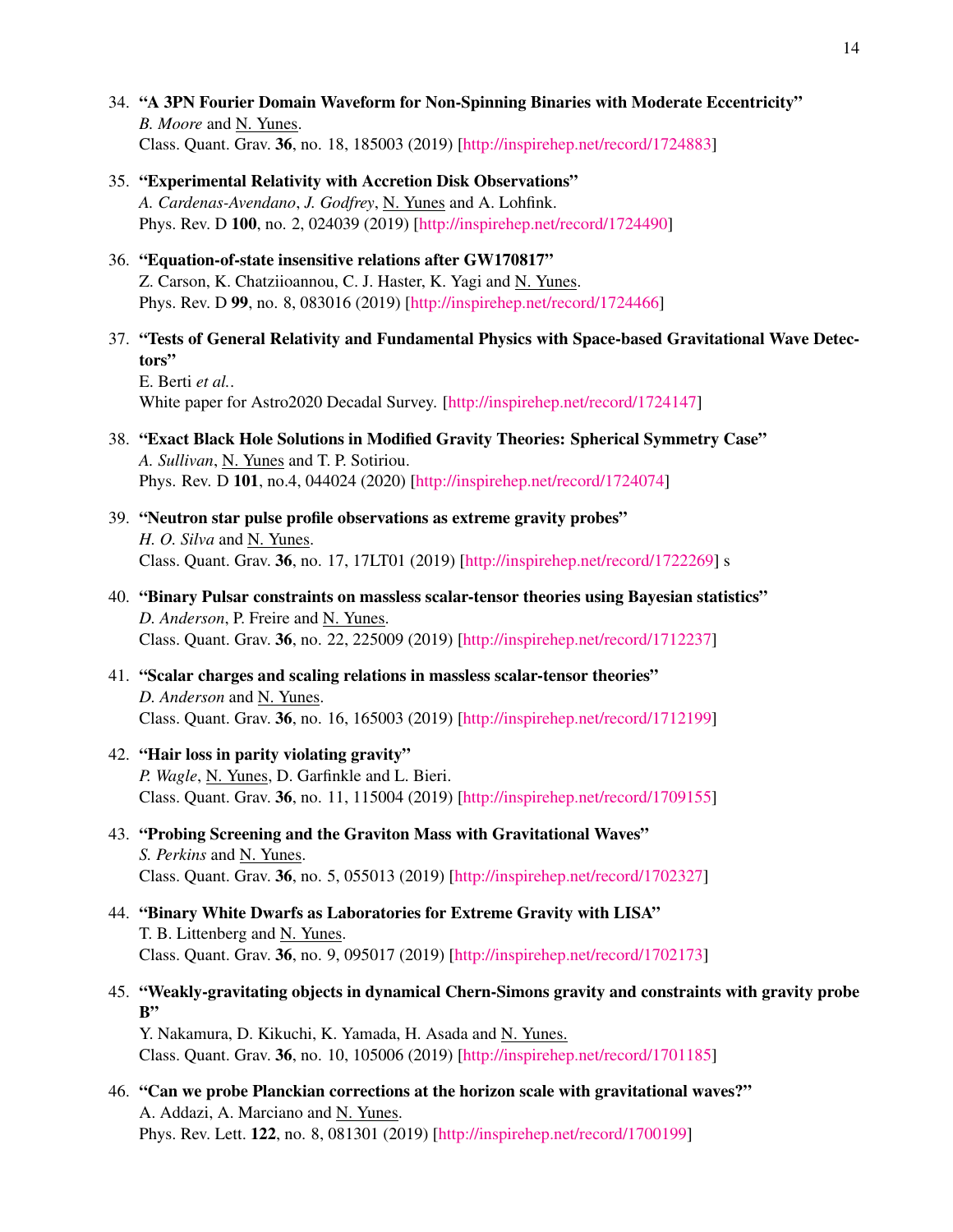- 47. "The Eccentric Behavior of Inspiraling Compact Binaries" N. Loutrel, *S. Liebersbach*, N. Yunes and N. Cornish. Class. Quant. Grav. 36, no. 2, 025004 (2019) [\[http://inspirehep.net/record/1697330\]](http://inspirehep.net/record/1697330)
- 48. "An Entropy-Area Law for Neutron Stars Near the Black Hole Threshold" S. H. Alexander, K. Yagi and N. Yunes. Class. Quant. Grav. 36, no. 1, 015010 (2019) [\[http://inspirehep.net/record/1696718\]](http://inspirehep.net/record/1696718)
- 49. "Frequency-domain waveform approximants capturing Doppler shifts" *K. Chamberlain*, C. J. Moore, D. Gerosa and N. Yunes. Phys. Rev. D 99, no. 2, 024025 (2019) [\[http://inspirehep.net/record/1693817\]](http://inspirehep.net/record/1693817)
- 50. "Observing the Shadows of Stellar-Mass Black Holes with Binary Companions" *H. Gott*, D. Ayzenberg, N. Yunes and A. Lohfink. Class. Quant. Grav. 36, no. 5, 055007 (2019) [\[http://inspirehep.net/record/1688669\]](http://inspirehep.net/record/1688669)
- 51. "Hidden-Sector Modifications to Gravitational Waves From Binary Inspirals" S. Alexander, E. McDonough, R. Sims and N. Yunes. Class. Quant. Grav. 35, no. 23, 235012 (2018) [\[http://inspirehep.net/record/1687843\]](http://inspirehep.net/record/1687843)
- 52. "Neutron star pulse profiles in scalar-tensor theories of gravity" *H. O. Silva* and N. Yunes. Phys. Rev. D 99, no. 4, 044034 (2019) [\[http://inspirehep.net/record/1687157\]](http://inspirehep.net/record/1687157)
- 53. "Black Hole Shadow as a Test of General Relativity: Quadratic Gravity" D. Ayzenberg and N. Yunes. Class. Quant. Grav. 35, no. 23, 235002 (2018) [\[http://inspirehep.net/record/1683523\]](http://inspirehep.net/record/1683523)
- 54. "Angular Momentum Loss for a Binary System in Einstein-Æther Theory" *A. Saffer* and N. Yunes. Phys. Rev. D 98, no. 12, 124015 (2018) [\[http://inspirehep.net/record/1683449\]](http://inspirehep.net/record/1683449)
- 55. "A Fourier Domain Waveform for Non-Spinning Binaries with Arbitrary Eccentricity" *B. Moore*, T. Robson, *N. Loutrel* and N. Yunes. Class. Quant. Grav. 35, no. 23, 235006 (2018). Selected for *CQG Highlights* [\[http://inspirehep.net/record/1683137\]](http://inspirehep.net/record/1683137)
- 56. "Spin-Precessing Black Hole Binaries in Dynamical Chern-Simons Gravity" *N. Loutrel*, T. Tanaka and N. Yunes. Phys. Rev. D 98, no. 6, 064020 (2018) [\[http://inspirehep.net/record/1678743\]](http://inspirehep.net/record/1678743)
- 57. "Scalar Tops and Perturbed Quadrupoles: Probing Fundamental Physics with Spin-Precessing Binaries" *N. Loutrel*, T. Tanaka and N. Yunes. Class. Quant. Grav. 35, no. 16, 165010 (2018) [\[http://inspirehep.net/record/1678648\]](http://inspirehep.net/record/1678648)
- 58. "The exact dynamical Chern-Simons metric for a spinning black hole possesses a fourth constant of motion: A dynamical-systems-based conjecture" *A. Cárdenas-Avendaño, A. F. Gutierrez, L. A. Pachón and N. Yunes.* Class. Quant. Grav. 35, no. 16, 165010 (2018). Selected for *CQG Highlights*

[\[http://inspirehep.net/record/1667219\]](http://inspirehep.net/record/1667219)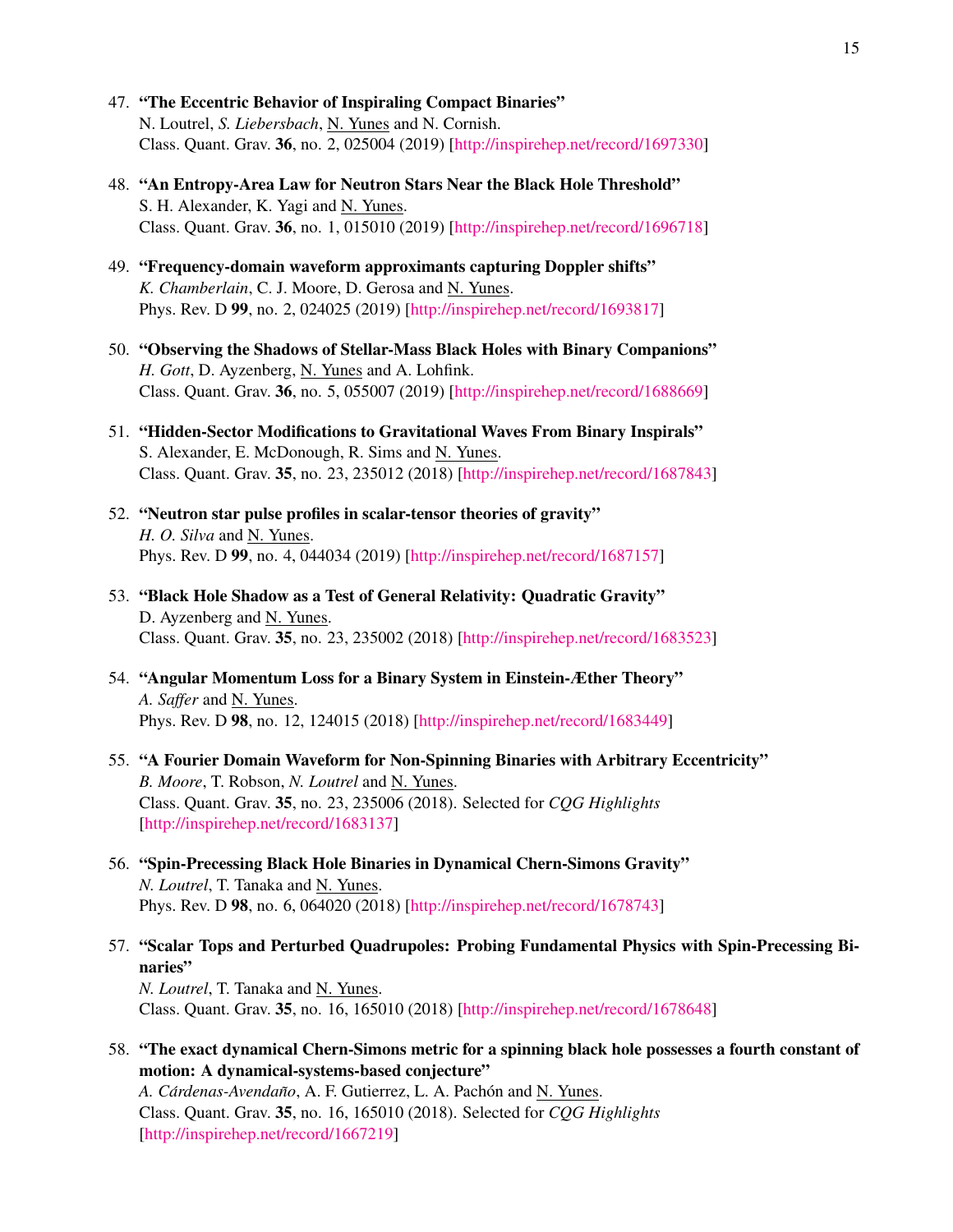#### 59. "Nature Abhors a Circle"

*N. Loutrel*, *S. Liebersbach*, N. Yunes and N. Cornish. Class. Quant. Grav. 36, no. 1, 01 (2019) [\[http://inspirehep.net/record/1650905\]](http://inspirehep.net/record/1650905)

60. "Extreme Gravity Tests with Gravitational Waves from Compact Binary Coalescences: (II) Ringdown"

E. Berti, K. Yagi, H. Yang and N. Yunes. Gen. Rel. Grav. 50, no. 5, 49 (2018) [\[http://inspirehep.net/record/1647541\]](http://inspirehep.net/record/1647541)

### 61. "Extreme Gravity Tests with Gravitational Waves from Compact Binary Coalescences: (I) Inspiral-Merger"

E. Berti, K. Yagi and N. Yunes. Gen. Rel. Grav. 50, no. 4, 46 (2018) [\[http://inspirehep.net/record/1647351\]](http://inspirehep.net/record/1647351)

### 62. "Constraining alternative theories of gravity using pulsar timing arrays" N. J. Cornish, *L. O'Beirne*, S. R. Taylor and N. Yunes. Phys. Rev. Lett. 120, no. 18, 181101 (2018) [\[http://inspirehep.net/record/1644341\]](http://inspirehep.net/record/1644341)

- 63. "Gravitational Waves Probes of Parity Violation in Compact Binary Coalescence" S. H. Alexander and N. Yunes. Phys. Rev. D 97, no. 6, 064033 (2018) [\[http://inspirehep.net/record/1641220\]](http://inspirehep.net/record/1641220)
- 64. "The Gravitational Wave Stress-Energy (pseudo)-Tensor in Modified Gravity" *A. Saffer*, N. Yunes and K. Yagi. Class. Quant. Grav. 35, no. 5, 055011 (2018) [\[http://inspirehep.net/record/1632161\]](http://inspirehep.net/record/1632161)
- 65. "I-Love-Q Relations for Neutron Stars in dynamical Chern Simons Gravity" *T. Gupta*, *B. Majumder*, K. Yagi and N. Yunes. Class. Quant. Grav. 35, no. 2, 025009 (2018). Editor's Suggestion [\[http://inspirehep.net/record/1631933\]](http://inspirehep.net/record/1631933)

### 66. "Gravitational Waves and Their Mathematics" L. Bieri, D. Garfinkle and N. Yunes. AMS Notices, Vol. 64, Issue 07, 2017, (August issue 2017) [\[http://www.ams.org/publications/journals/notices/201707/rnoti-p693.pdf\]](http://www.ams.org/publications/journals/notices/201707/rnoti-p693.pdf)

# 67. "I-Love-Q to the extreme"

*H. O. Silva* and N. Yunes. Class. Quant. Grav. 35, no. 1, 015005 (2018) [\[http://inspirehep.net/record/1628370\]](http://inspirehep.net/record/1628370)

- 68. "Slowly-Rotating Neutron Stars in Massive Bigravity" *A. Sullivan* and N. Yunes. Class. Quant. Grav. 35, no. 4, 045003 (2018) [\[http://inspirehep.net/record/1622727\]](http://inspirehep.net/record/1622727)
- 69. "Gravitational wave spectroscopy of binary neutron star merger remnants with mode stacking" H. Yang, V. Paschalidis, K. Yagi, L. Lehner, F. Pretorias and N. Yunes. Phys. Rev. D 97, 024049 (2018) [\[arXiv:1707.00207 \[gr-qc\]\]](http://arxiv.org/abs/1707.00207)
- 70. "Gravitational wave memory in ΛCDM cosmology" L. Bieri, D. Garfinkle and N. Yunes. Class. Quant. Grav. 34, no. 21, 215002 (2017) [\[arXiv:1706.02009 \[gr-qc\]\]](http://arxiv.org/abs/1706.02009)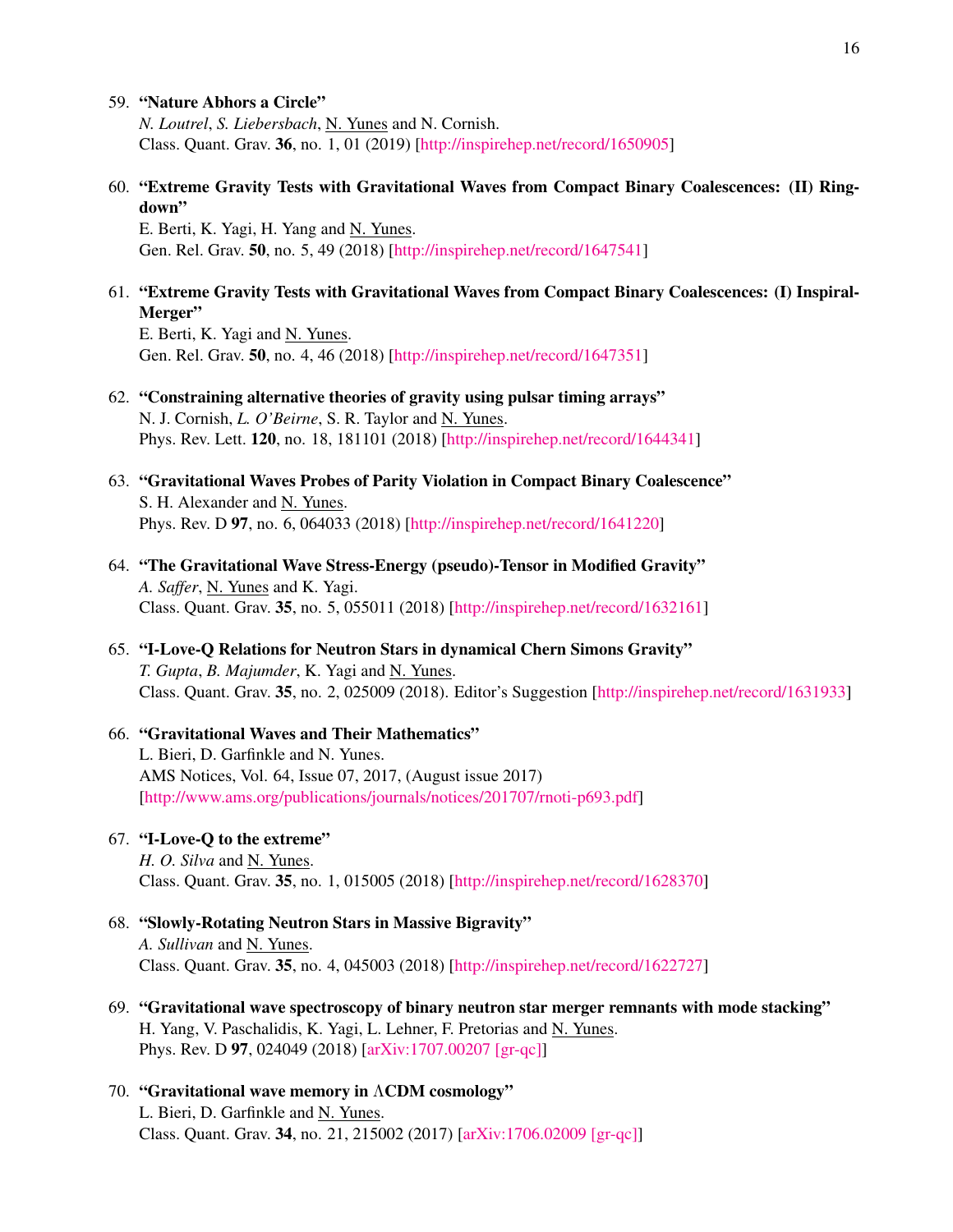- 71. "Solar System Constraints on Scalar-Tensor Gravity with Positive Coupling Constant upon Cosmological Evolution of the Scalar Field" *D. Anderson* and N. Yunes. Phys. Rev. D 96, no. 6, 064037 (2017) [\[arXiv:1705.06351 \[gr-qc\]\]](http://arxiv.org/abs/1705.06351)
- 72. "Theoretical Physics Implications of Gravitational Wave Observation with Future Detectors" *K. Chamberlain* and N. Yunes. Phys. Rev. D 96, no. 8, 084039 (2017) [\[arXiv:1704.08268 \[gr-qc\]\]](http://arxiv.org/abs/1704.08268)
- 73. "Cosmological Evolution and Solar System Consistency of Massive Scalar-Tensor Gravity" *T. A. de Pirey Saint Alby* and N. Yunes. Phys. Rev. D 96, no. 6, 064040 (2017) [\[arXiv:1703.06341 \[gr-qc\]\]](http://arxiv.org/abs/1703.06341)
- 74. "Constructing Gravitational Waves from Generic Spin-Precessing Compact Binary Inspirals" *K. Chatziioannou*, A. Klein, N. Yunes and N. Cornish. Phys. Rev. D 95, no. 10, 104004 (2017) [\[arXiv:1703.03967 \[gr-qc\]\]](http://arxiv.org/abs/1703.03967)
- 75. "Eccentric Gravitational Wave Bursts in the Post-Newtonian Formalism" *N. Loutrel* and N. Yunes. Class. Quant. Grav. 34, no. 13, 135011 (2017). Selected for *CQG Highlights* [\[arXiv:1702.01818 \[gr-qc\]\]](http://arxiv.org/abs/1702.01818)
- 76. "Black Hole Continuum Spectra as a Test of General Relativity: Quadratic Gravity" *D. Ayzenberg* and N. Yunes. Class. Quant. Grav. 34, no. 11, 115003 (2017) [\[arXiv:1701.07003 \[gr-qc\]\]](http://arxiv.org/abs/1701.07003)
- 77. "Black hole spectroscopy with coherent mode stacking" H. Yang, K. Yagi, J. Blackman, L. Lehner, V. Paschalidis, F. Pretorius and N. Yunes. Phys. Rev. Lett. 118, no. 16, 161101 (2017) [\[arXiv:1701.05808 \[gr-qc\]\]](http://arxiv.org/abs/1701.05808)
- 78. "Approximate Universal Relations among Tidal Parameters for Neutron Star Binaries" K. Yagi and N. Yunes. Class. Quant. Grav. 34, no. 1, 015006 (2017) [\[arXiv:1608.06187 \[gr-qc\]\]](http://arxiv.org/abs/1608.06187)
- 79. "Improved next-to-leading order tidal heating and torquing of a Kerr black hole" *K. Chatziioannou*, E. Poisson and N. Yunes. Phys. Rev. D 94, no. 8, 084043 (2016) [\[arXiv:1608.02899 \[gr-qc\]\]](http://arxiv.org/abs/1608.02899)
- 80. "The Effect of Cosmological Evolution on Solar System Constraints and on the Scalarization of Neutron Stars in Massless Scalar-Tensor Theories" *D. Anderson*, N. Yunes and E. Barausse. Phys. Rev. D 94, no. 10, 104064 (2016) [\[arXiv:1607.08888 \[gr-qc\]\]](http://arxiv.org/abs/1607.08888)
- 81. "Hereditary Effects in Eccentric Compact Binary Inspirals to Third Post-Newtonian Order" *N. Loutrel* and N. Yunes. Accepted for publication in Phys. Rev. D [arXiv:1607.05409 \[gr-qc\]](http://arxiv.org/abs/1607.05409)
- 82. "Analytic Gravitational Waveforms for Generic Precessing Binary Inspirals" K. Chatziioannou, A. Klein, N. Cornish and N. Yunes. Phys. Rev. Lett. 118, no. 5, 051101 (2017) [\[http://inspirehep.net/record/1468607\]](http://inspirehep.net/record/1468607)
- 83. "Theoretical Physics Implications of the Binary Black-Hole Mergers GW150914 and GW151226" N. Yunes, K. Yagi and F. Pretorius. Phys. Rev. D 94, no. 8, 084002 (2016) [selected as Editor's Choice] [\[arXiv:1603.08955 \[gr-qc\]\]](http://arxiv.org/abs/1603.08955)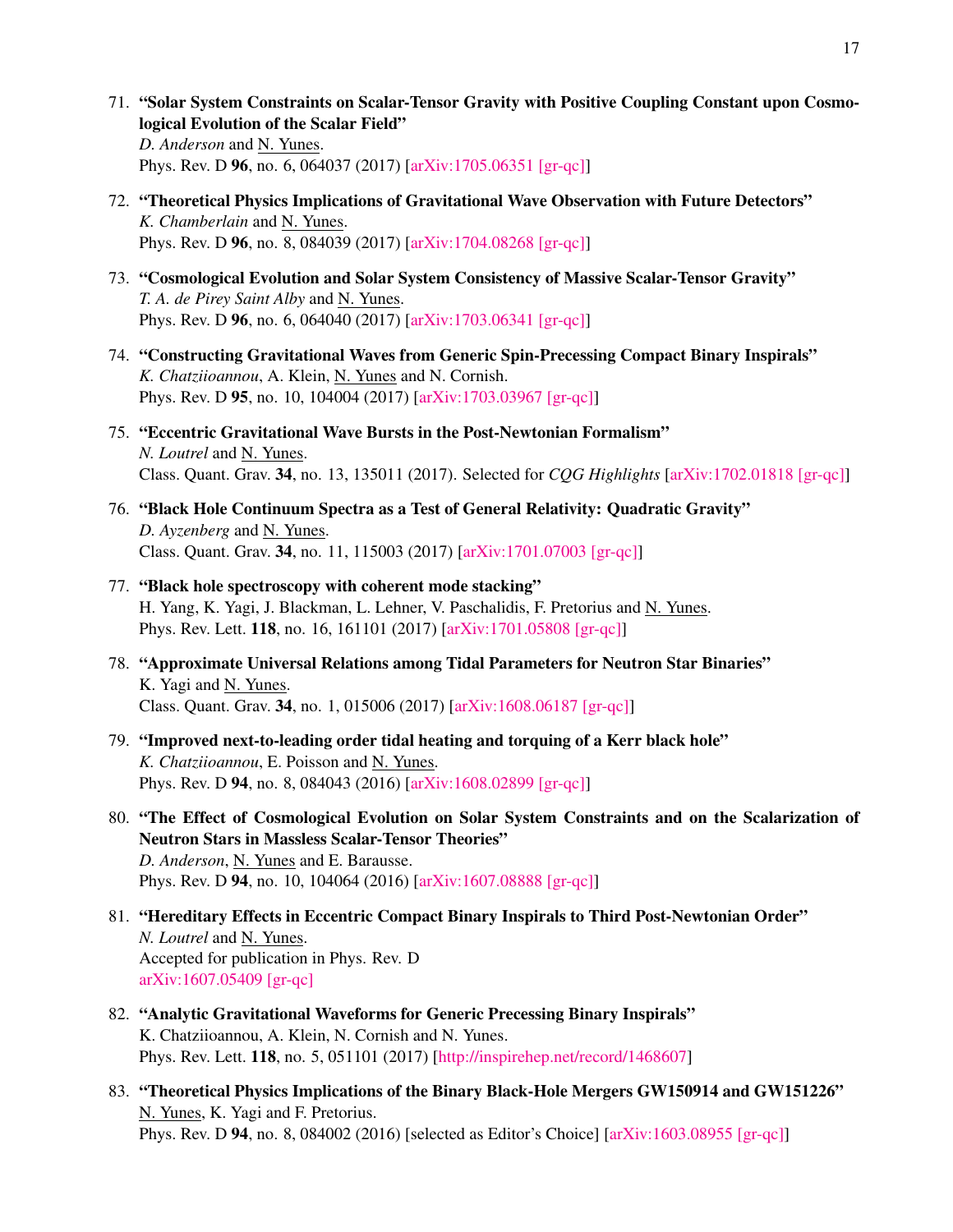84. "Theory-Agnostic Constraints on Black-Hole Dipole Radiation with Multiband Gravitational-Wave Astrophysics"

E. Barausse, N. Yunes and *K. Chamberlain*. Phys. Rev. Lett. 116, no. 24, 241104 (2016) [\[arXiv:1603.04075 \[gr-qc\]\]](http://arxiv.org/abs/1603.04075)

- 85. "Can the Slow-Rotation Approximation be used in Electromagnetic Observations of Black Holes?" *D. Ayzenberg*, K. Yagi and N. Yunes. Class. Quant. Grav. 33, no. 10, 105006 (2016) [\[arXiv:1601.06088 \[astro-ph.HE\]\]](http://arxiv.org/abs/1601.06088)
- 86. "I-Love-Q Relations: From Compact Stars to Black Holes" K. Yagi and N. Yunes. Class. Quant. Grav. 33, no. 9, 095005 (2016) [\[arXiv:1601.02171 \[gr-qc\]\]](http://arxiv.org/abs/1601.02171)
- 87. "Extremal Black Holes in Dynamical Chern-Simons Gravity" R. McNees, L. C. Stein and N. Yunes. Class. Quant. Grav. 33, no. 23, 235013 (2016) [\[arXiv:1512.05453 \[gr-qc\]\]](http://arxiv.org/abs/1512.05453)

# 88. "Binary Love Relations"

K. Yagi and N. Yunes. Class. Quant. Grav. 33, no. 13, 13LT01 (2016). Selected for *CQG Highlights* [\[arXiv:1512.02639 \[gr-qc\]\]](http://arxiv.org/abs/1512.02639)

- 89. "Challenging the Presence of Scalar Charge and Dipolar Radiation in Binary Pulsars" K. Yagi, L. C. Stein and N. Yunes. Phys. Rev. D 93, no. 2, 024010 (2016) [\[arXiv:1510.02152 \[gr-qc\]\]](http://arxiv.org/abs/1510.02152)
- 90. "Probing the Internal Composition of Neutron Stars with Gravitational Waves" *K. Chatziioannou, K. Yagi*, A. Klein, N. Cornish and N. Yunes. Phys. Rev. D 92, no. 10, 104008 (2015) [\[arXiv:1508.02062 \[gr-qc\]\]](http://arxiv.org/abs/1508.02062)
- 91. "Four-Hair Relations for Differentially Rotating Neutron Stars in the Weak-Field Limit" *J. Bretz, K. Yagi* and N. Yunes. Phys. Rev. D 92, no. 8, 083009 (2015) [\[arXiv:1507.02278 \[gr-qc\]\]](http://arxiv.org/abs/1507.02278)
- 92. "Improved Universality in the Neutron Star Three-Hair Relations" *B. Majumder, K. Yagi* and N. Yunes. Phys. Rev. D 92, no. 2, 024020 (2015) [\[arXiv:1504.02506 \[gr-qc\]\]](http://arxiv.org/abs/1504.02506)

# 93. "I-Love-Q Anisotropically"

*K. Yagi* and N. Yunes, Phys. Rev. D 91, no. 12, 123008 (2015) [\[arXiv:1503.02726 \[gr-qc\]\]](http://arxiv.org/abs/1503.02726)

- 94. "Relating Follicly-Challenged Compact Stars to Bald Black Holes" *K. Yagi* and N. Yunes, Phys. Rev. D 91, no. 10, 103003 (2015) [\[arXiv:1502.04131 \[gr-qc\]\]](http://arxiv.org/abs/1502.04131)
- 95. "Projected Constraints on Lorentz-Violating Gravity with Gravitational Waves" *D. Hansen*, N. Yunes and K. Yagi. Phys. Rev. D 91, no. 8, 082003 (2015) [\[arXiv:1412.4132 \[gr-qc\]\]](http://arxiv.org/abs/1412.4132)
- 96. "Fast Frequency-domain Waveforms for Spin-Precessing Binary Inspirals" *A. Klein*, N. Cornish and N. Yunes. Phys. Rev. D 90, no. 12, 124029 (2014) [\[arXiv:1408.5158 \[gr-qc\]\]](http://arxiv.org/abs/1408.5158)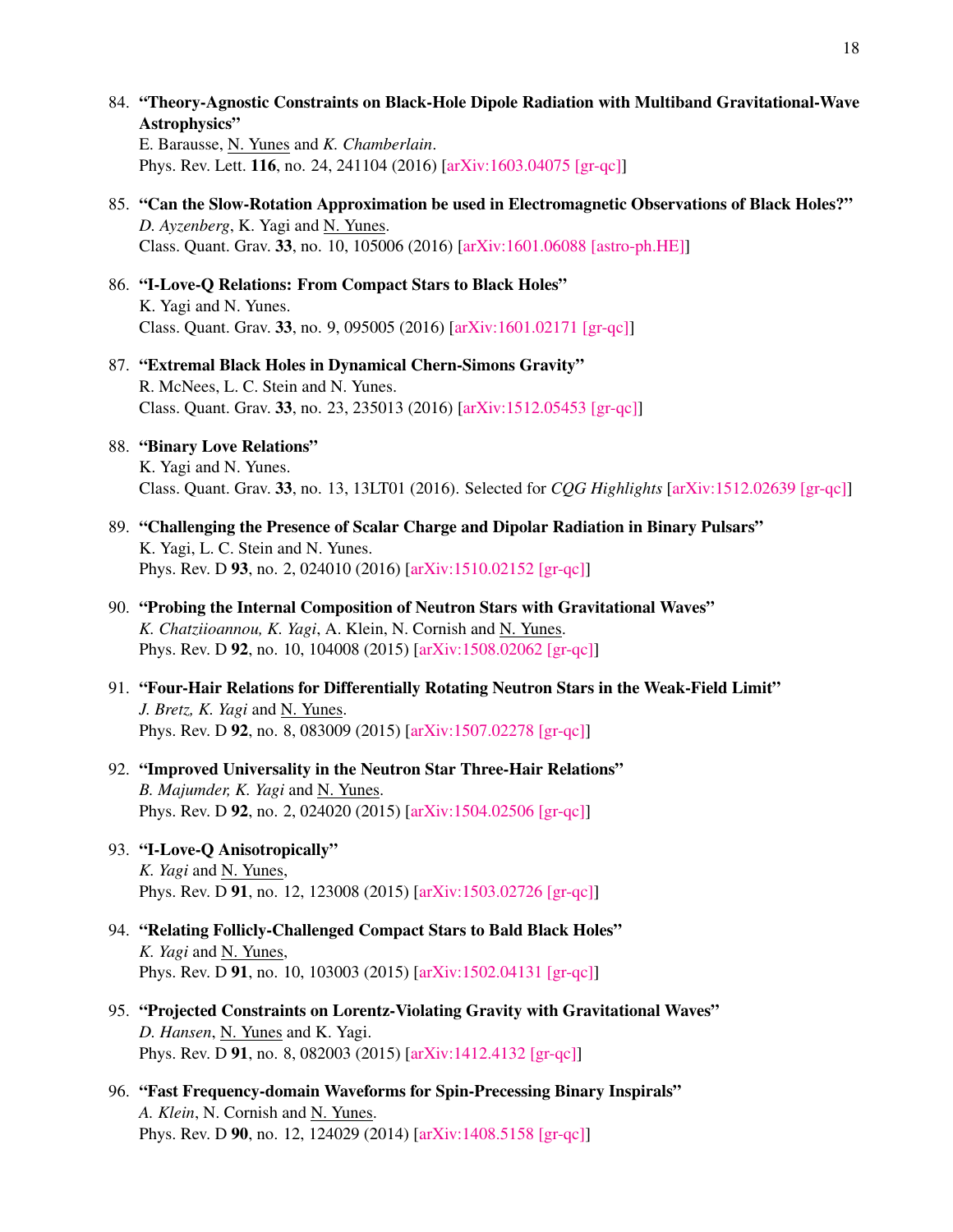- 97. "Accurate and efficient waveforms for compact binaries on eccentric orbits" E. A. Huerta, P. Kumar, S. T. McWilliams, R. O'Shaughnessy and N. Yunes. Phys. Rev. D 90, no. 8, 084016 (2014) [\[arXiv:1408.3406 \[gr-qc\]\]](http://arxiv.org/abs/1408.3406)
- 98. "Projected Constraints on Scalarization with Gravitational Waves from Neutron Star Binaries" *L. Sampson*, N. Yunes, N. Cornish, M. Ponce, E. Barausse, *A. Klein*, C. Palenzuela and L. Lehner. Phys. Rev. D 90, no. 12, 124091 (2014) [\[arXiv:1407.7038 \[gr-qc\]\]](http://arxiv.org/abs/1407.7038)
- 99. "Why I-Love-Q: Explaining why universality emerges in compact objects" *K. Yagi, L. C. Stein*, G. Pappas, N. Yunes and T. A. Apostolatos. Phys. Rev. D 90, no. 6, 063010 (2014) [\[arXiv:1406.7587 \[gr-qc\]\]](http://arxiv.org/abs/1406.7587)
- 100. "Toward realistic and practical no-hair relations for neutron stars in the nonrelativistic limit" *K. Chatziioannou, K. Yagi* and N. Yunes. Phys. Rev. D 90, no. 6, 064030 (2014) [\[arXiv:1406.7135 \[gr-qc\]\]](http://arxiv.org/abs/1406.7135)
- 101. "Gravitational-Wave Mediated Preheating" S. Alexander, S. Cormack, A. Marciano and N. Yunes. Phys. Lett. B 743, 82 (2015) [\[arXiv:1405.4288 \[gr-qc\]\]](http://arxiv.org/abs/1405.4288)
- 102. "Slowly-Rotating Black Holes in Einstein-Dilaton-Gauss-Bonnet Gravity: Quadratic Order in Spin Solutions"

*D. Ayzenberg* and N. Yunes. Phys. Rev. D 90, 044066 (2014) [\[arXiv:1405.2133 \[gr-qc\]\]](http://arxiv.org/abs/1405.2133)

103. "Detection and Parameter Estimation of Gravitational Waves from Compact Binary Inspirals with Analytical Double-Precessing Templates" *K. Chatziioannou*, N. Cornish, *A. Klein* and N. Yunes.

Phys. Rev. D 89, 104023 (2014) [\[arXiv:1404.3180 \[gr-qc\]\]](http://arxiv.org/abs/1404.3180)

- 104. "Parametrized post-Einsteinian framework for gravitational wave bursts" *N. Loutrel*, N. Yunes and F. Pretorius. Phys. Rev. D 90, no. 10, 104010 (2014) [\[arXiv:1404.0092 \[gr-qc\]\]](http://arxiv.org/abs/1404.0092)
- 105. "Effective No-Hair Relations for Neutron Stars and Quark Stars: Relativistic Results" *K. Yagi*, K. Kyutoku, G. Pappas, N. Yunes and T. A. Apostolatos. Phys. Rev. D 89, 124013 (2014) [\[arXiv:1403.6243 \[gr-qc\]\]](http://arxiv.org/abs/1403.6243)
- 106. "Spin-Precession: Breaking the Black Hole–Neutron Star Degeneracy" *K. Chatziioannou*, N. Cornish, *A. Klein* and N. Yunes. Astrophys. J. 798, no. 1, L17 (2015) [\[arXiv:1402.3581 \[gr-qc\]\]](http://arxiv.org/abs/1402.3581)
- 107. "Approximate black hole binary spacetime via asymptotic matching" B. C. Mundim, H. Nakano, N. Yunes, M. Campanelli, S. C. Noble and Y. Zlochower. Phys. Rev. D 89, 084008 (2014) [\[arXiv:1312.6731 \[gr-qc\]\]](http://arxiv.org/abs/1312.6731)
- 108. "Three-Hair Relations for Rotating Stars: Nonrelativistic Limit" *L. C. Stein, K. Yagi* and N. Yunes. Astrophys. J. 788, 15 (2014) [\[arXiv:1312.4532 \[gr-qc\]\]](http://arxiv.org/abs/1312.4532)
- 109. "Constraints on Einstein-Æther theory and Horava gravity from binary pulsar observations" *K. Yagi*, D. Blas, E. Barausse and N. Yunes. Phys. Rev. D 89, 084067 (2014) [\[arXiv:1311.7144 \[gr-qc\]\]](http://arxiv.org/abs/1311.7144)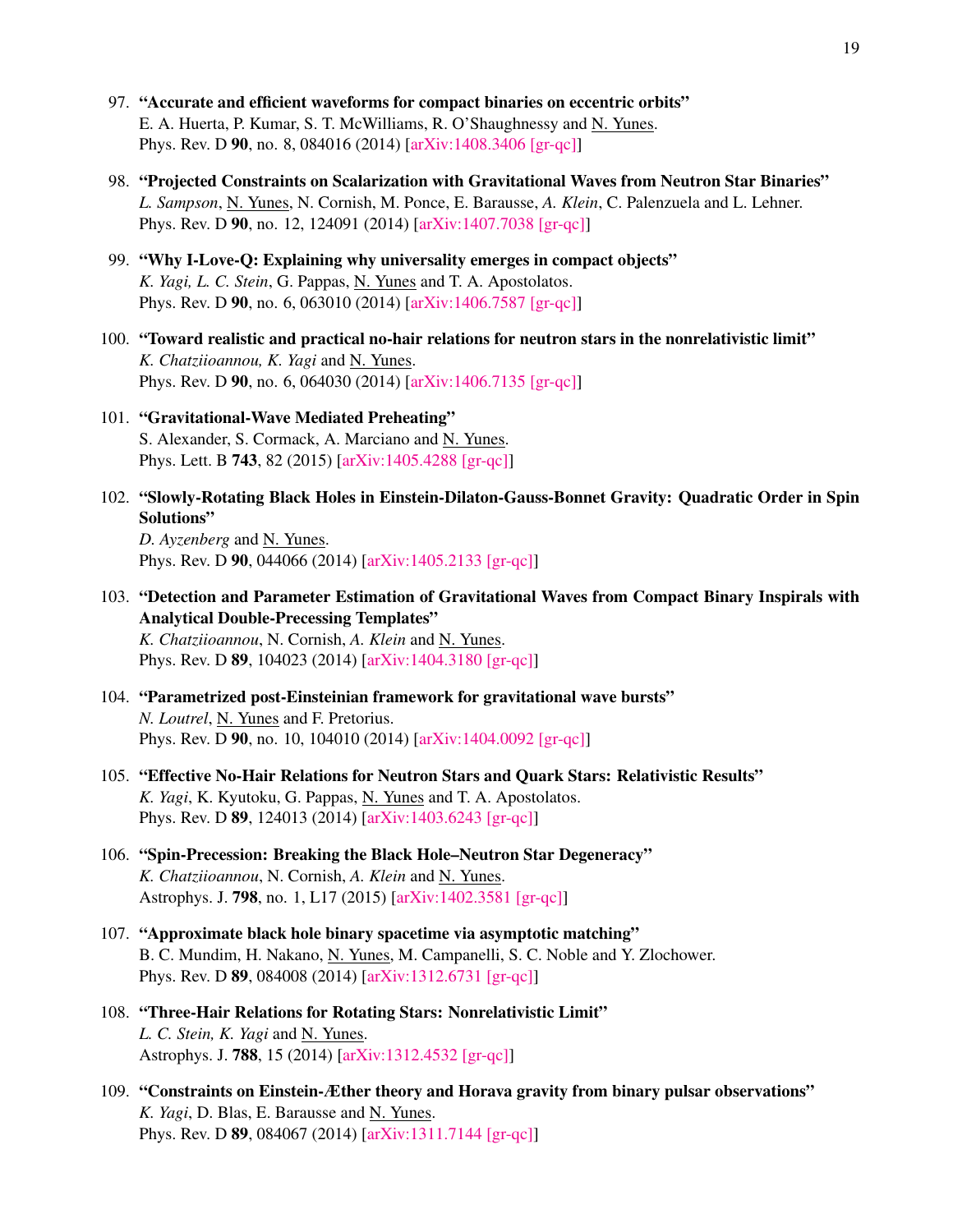- 110. "Mis-Modelling in Gravitational Wave Astronomy: The Trouble With Templates" *L. Sampson*, N. Cornish and N. Yunes. Phys. Rev. D 89, 064037 (2014) [\[arXiv:1311.4898 \[gr-qc\]\]](http://arxiv.org/abs/1311.4898)
- 111. "Love can be Tough to Measure" *K. Yagi* and N. Yunes. Phys. Rev. D 89, 021303 (2014) [\[arXiv:1310.8358 \[gr-qc\]\]](http://arxiv.org/abs/1310.8358)
- 112. "Linear Stability Analysis of Dynamical Quadratic Gravity" *D. Ayzenberg, K. Yagi* and N. Yunes. Phys. Rev. D 89, 044023 (2014) [\[arXiv:1310.6392 \[gr-qc\]\]](http://arxiv.org/abs/1310.6392)
- 113. "Applicability of the Newman-Janis Algorithm to Black Hole Solutions of Modified Gravity Theories" *D. Hansen* and N. Yunes.

Phys. Rev. D 88, no. 10, 104020 (2013) [\[arXiv:1308.6631 \[gr-qc\]\]](http://arxiv.org/abs/1308.6631)

- 114. "Rosetta stone for parametrized tests of gravity" *L. Sampson*, N. Yunes and N. Cornish. Phys. Rev. D 88, no. 6, 064056 (2013), [\[arXiv:1307.8144 \[gr-qc\]\]](http://arxiv.org/abs/1307.8144)
- 115. "Strong Binary Pulsar Constraints on Lorentz Violation in Gravity" *K. Yagi*, D. Blas, N. Yunes and E. Barausse. Phys. Rev. Lett. 112, 161101 (2014) [\[arXiv:1307.6219 \[gr-qc\]\]](http://arxiv.org/abs/1307.6219)
- 116. "Gravitational Waveforms for Precessing, Quasicircular Compact Binaries with Multiple Scale Analysis: Small Spin Expansion" *K. Chatziioannou, A. Klein*, N. Yunes and N. Cornish. Phys. Rev. D 88, 063011 (2013) [\[arXiv:1307.4418 \[gr-qc\]\]](http://arxiv.org/abs/1307.4418)
- 117. "Gravitational waveforms for precessing, quasicircular binaries via multiple scale analysis and uniform asymptotics: The near spin alignment case" *A. Klein*, N. Cornish and N. Yunes. Phys. Rev. D 88, no. 12, 124015 (2013) [\[arXiv:1305.1932 \[gr-qc\]\]](http://arxiv.org/abs/1305.1932)
- 118. "I-Love-Q Relations in Neutron Stars and their Applications to Astrophysics, Gravitational Waves and Fundamental Physics" *K. Yagi* and N. Yunes.

Phys. Rev. D 88, no. 2, 023009 (2013) [\[arXiv:1303.1528 \[gr-qc\]\]](http://arxiv.org/abs/1303.1528)

- 119. "Gravitational Wave Tests of Strong Field General Relativity with Binary Inspirals: Realistic Injections and Optimal Model Selection" *L. Sampson*, N. Cornish and N. Yunes. Phys. Rev. D 87, 102001 (2013) [\[arXiv:1303.1185 \[gr-qc\]\]](http://arxiv.org/abs/1303.1185)
- 120. "I-Love-Q: Unexpected Universal Relations for Neutron Stars and Quark Stars" *K. Yagi* and N. Yunes. Science 26, 365-368 (2013) [\[arXiv:1302.4499 \[gr-qc\]\]](http://arxiv.org/abs/1302.4499)
- 121. "Isolated and Binary Neutron Stars in Dynamical Chern-Simons Gravity" *K. Yagi, L. C. Stein*, N. Yunes and T. Tanaka. Phys. Rev. D 87, 084058 (2013) [\[arXiv:1302.1918 \[gr-qc\]\]](http://arxiv.org/abs/1302.1918)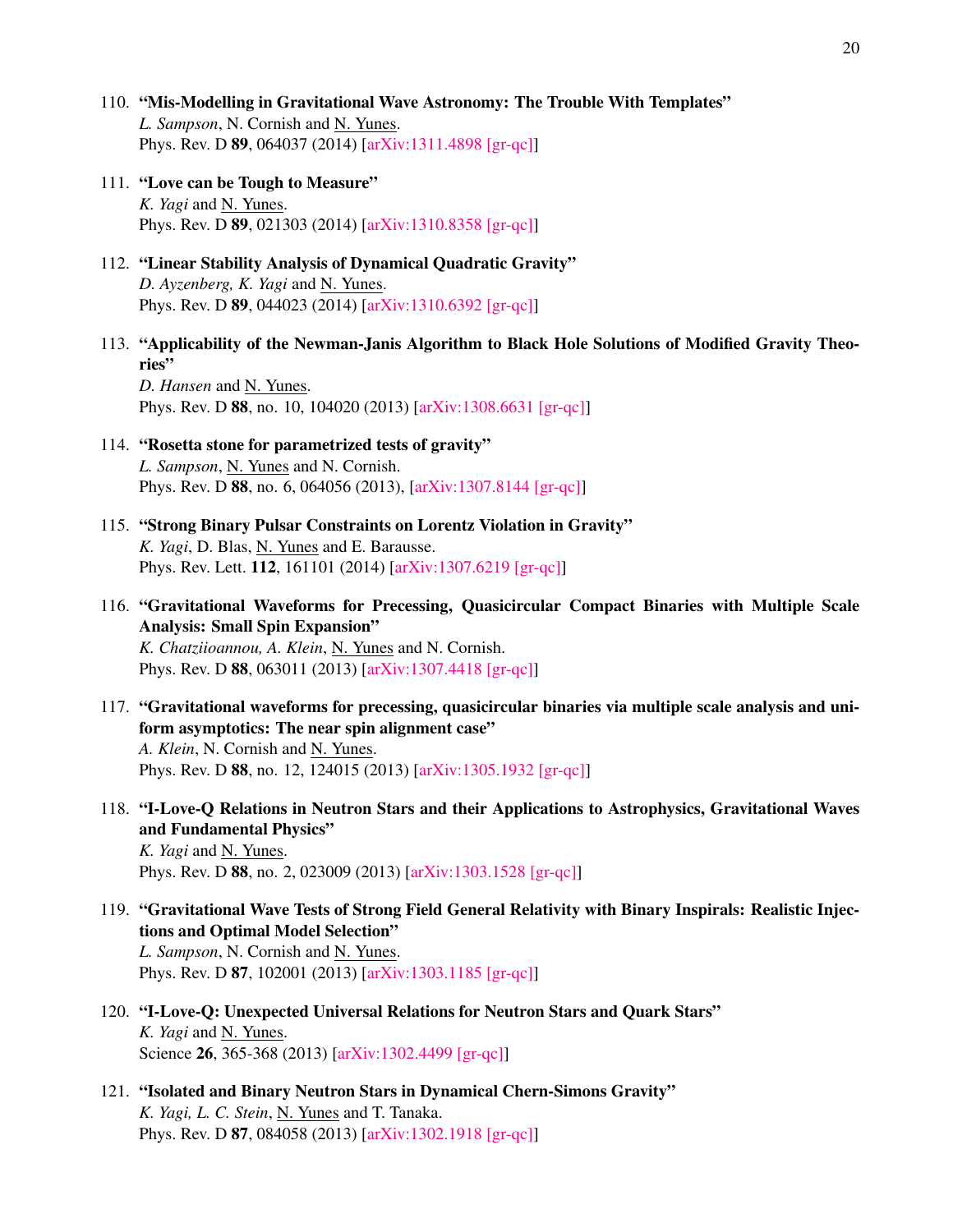- 122. "Stealth Bias in Gravitational-Wave Parameter Estimation" M. Vallisneri and N. Yunes. Phys. Rev. D 87, 102002 (2013) [\[arXiv:1301.2627 \[gr-qc\]\]](http://arxiv.org/abs/1301.2627)
- 123. "Spontaneous Generation of Angular Momentum in Holographic Theories" H. Liu, H. Ooguri, B. Stoica and N. Yunes. Phys. Rev. Lett. 110, 211601 (2013) [\[arXiv:1212.3666 \[hep-th\]\]](http://arxiv.org/abs/1212.3666)
- 124. "Tidal heating and torquing of a Kerr black hole to next-to-leading order in the tidal coupling" *K. Chatziioannou*, E. Poisson and N. Yunes. Phys. Rev. D87, 044022 (2013) [\[arXiv:1211.1686 \[gr-qc\]\]](http://arxiv.org/abs/1211.1686)
- 125. "Asymptotically Matched Spacetime Metric for Non-Precessing, Spinning Black Hole Binaries" L. Gallouin, H. Nakano, N. Yunes and M. Campanelli. Class. Quant. Grav. 29, 235013 (2012) [\[arXiv:1208.6489 \[gr-qc\]\]](http://arxiv.org/abs/1208.6489)
- 126. "Gravitational Waves from Quasi-Circular Black Hole Binaries in Dynamical Chern-Simons Gravity"

*K. Yagi*, N. Yunes and T. Tanaka. Phys. Rev. Lett. 109, 251105 (2012) [\[arXiv:1208.5102 \[gr-qc\]\]](http://arxiv.org/abs/1208.5102)

127. "Slowly Rotating Black Holes in Dynamical Chern-Simons Gravity: Deformation Quadratic in the Spin" *K. Yagi*, N. Yunes and T. Tanaka.

Phys. Rev. D 86, 044037 (2012) [\[arXiv:1206.6130 \[gr-qc\]\]](http://arxiv.org/abs/1206.6130)

- 128. "Resonant Post-Newtonian Eccentricity Excitation in Hierarchical Three-body Systems" S. Naoz, B. Kocsis, A. Loeb and N. Yunes. Astrophys. J. 773, 187 (2013) [\[arXiv:1206.4316 \[astro-ph.SR\]\]](http://arxiv.org/abs/1206.4316)
- 129. "Model-Independent Test of General Relativity: An Extended post-Einsteinian Framework with Complete Polarization Content"

*K. Chatziioannou*, N. Yunes and N. Cornish. Phys. Rev. D 86, 022004 (2012) [\[arXiv:1204.2585 \[gr-qc\]\]](http://arxiv.org/abs/1204.2585)

- 130. "Circumbinary MHD Accretion into Inspiraling Binary Black Holes" S. C. Noble, B. C. Mundim, H. Nakano, J. H. Krolik, M. Campanelli, Y. Zlochower and N. Yunes. Astrophys. J. 755, 51 (2012) [\[arXiv:1204.1073 \[astro-ph.HE\]\]](http://arxiv.org/abs/1204.1073)
- 131. "Approximate Waveforms for Extreme-Mass-Ratio Inspirals: The Chimera Scheme" C. F. Sopuerta and N. Yunes. J. Phys. Conf. Ser. 363, 012021 (2012) [\[arXiv:1201.5715 \[gr-qc\]\]](http://arxiv.org/abs/1201.5715)
- 132. "NR/HEP: roadmap for the future" V. Cardoso, L. Gualtieri, C. Herdeiro, U. Sperhake, P. M. Chesler, L. Lehner, S. C. Park and H. S. Reall *et al.*. Class. Quant. Grav. 29, 244001 (2012) [\[arXiv:1201.5118 \[hep-th\]\]](http://arxiv.org/abs/1201.5118)
- 133. "Late Inspiral and Merger of Binary Black Holes in Scalar-Tensor Theories of Gravity" J. Healy, T. Bode, R. Haas, E. Pazos, P. Laguna, D. M. Shoemaker and N. Yunes. Class. Quant. Grav. 29, 232002 (2012) [\[arXiv:1112.3928 \[gr-qc\]\]](http://arxiv.org/abs/1112.3928)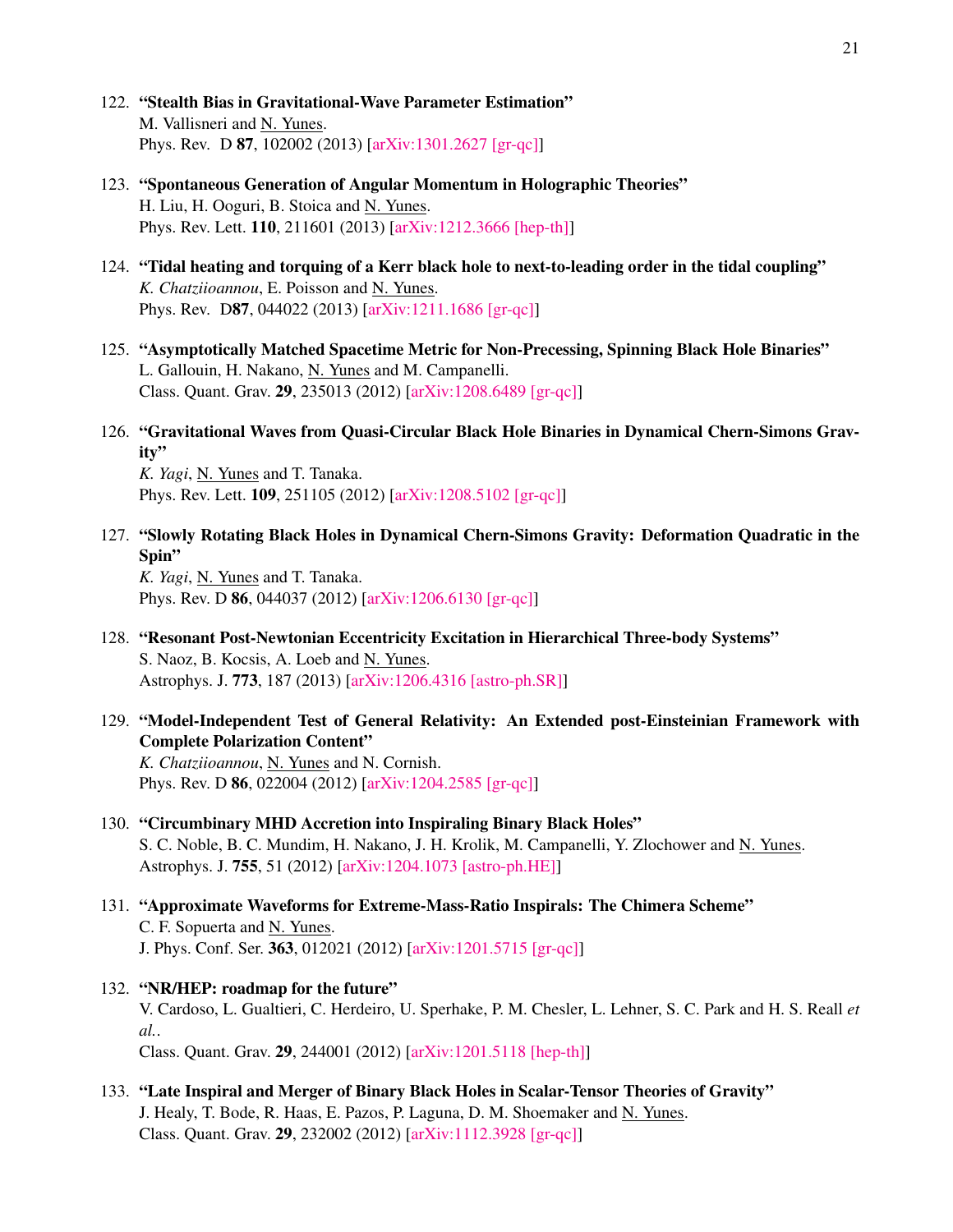- 134. "Gravitational Waves from Extreme Mass-Ratio Inspirals as Probes of Scalar-Tensor Theories" N. Yunes, P. Pani and V. Cardoso. Phys. Rev. D 85, 102003 (2012) [\[arXiv:1112.3351 \[gr-qc\]\]](http://arxiv.org/abs/1112.3351)
- 135. "Resonances in Extreme Mass-Ratio Inspirals: Asymptotic and Hyperasymptotic Analysis" J. Gair, N. Yunes and C. M. Bender. J. Math. Phys. 53, 032503 (2012) [\[arXiv:1111.3605 \[gr-qc\]\]](http://arxiv.org/abs/1111.3605)
- 136. "Post-Newtonian, Quasi-Circular Binary Inspirals in Quadratic Modified Gravity" *K. Yagi, L. C. Stein*, N. Yunes and T. Tanaka. Phys. Rev. D 85, 064022 (2012) [\[arXiv:1110.5950 \[gr-qc\]\]](http://arxiv.org/abs/1110.5950)
- 137. "Constraining Generic Lorentz Violation and the Speed of the Graviton with Gravitational Waves" S. Mirshekari, N. Yunes and C. M. Will. Phys. Rev. D 85, 024041 (2012) [\[arXiv:1110.2720 \[gr-qc\]\]](http://arxiv.org/abs/1110.2720)
- 138. "New Kludge Scheme for the Construction of Approximate Waveforms for Extreme-Mass-Ratio Inspirals"

C. F. Sopuerta and N. Yunes. Phys. Rev. D 84, 124060 (2011) [\[arXiv:1109.0572 \[gr-qc\]\]](http://arxiv.org/abs/1109.0572)

- 139. "Approximate Waveforms for Extreme-Mass-Ratio Inspirals in Modified Gravity Spacetimes" J. Gair and N. Yunes. Phys. Rev. D 84, 064016 (2011) [\[arXiv:1106.6313 \[gr-qc\]\]](http://arxiv.org/abs/1106.6313)
- 140. "Gravitational Wave Tests of General Relativity with the Parameterized Post-Einsteinian Framework"

N. Cornish, *L. Sampson*, N. Yunes and F. Pretorius. Phys. Rev. D 84, 062003 (2011) [\[arXiv:1105.2088 \[gr-qc\]\]](http://arxiv.org/abs/1105.2088)

- 141. "Observable Signatures of EMRI Black Hole Binaries Embedded in Thin Accretion Disks" B. Kocsis, N. Yunes and A. Loeb. Phys. Rev. D 84, 024032 (2011) [\[arXiv:1104.2322 \[astro-ph.GA\]\]](http://arxiv.org/abs/1104.2322)
- 142. "Accuracy of the post-Newtonian approximation. II. Optimal asymptotic expansion of the energy flux for quasicircular, extreme mass-ratio inspirals into a Kerr black hole" Z. Zhang, N. Yunes and E. Berti. Phys. Rev. D 84, 024029 (2011) [\[arXiv:1103.6041 \[gr-qc\]\]](http://arxiv.org/abs/1103.6041)

### 143. "Imprint of Accretion Disk-Induced Migration on Gravitational Waves from Extreme Mass Ratio Inspirals"

N. Yunes, B. Kocsis, A. Loeb and Z. Haiman. Phys. Rev. Lett. 107, 171103 (2011) [\[arXiv:1103.4609 \[astro-ph.CO\]\]](http://arxiv.org/abs/1103.4609)

- 144. "Bumpy Black Holes in Alternate Theories of Gravity" S. Vigeland, N. Yunes and L. Stein Phys. Rev. D 83, 104027 (2011) [\[arXiv:1102.3706 \[gr-qc\]\]](http://arxiv.org/abs/1102.3706)
- 145. "Non-Spinning Black Holes in Alternative Theories of Gravity" N. Yunes and L. C. Stein Phys. Rev. D 83, 104002 (2011) [\[arXiv:1101.2921 \[gr-qc\]\]](http://arxiv.org/abs/1101.2921)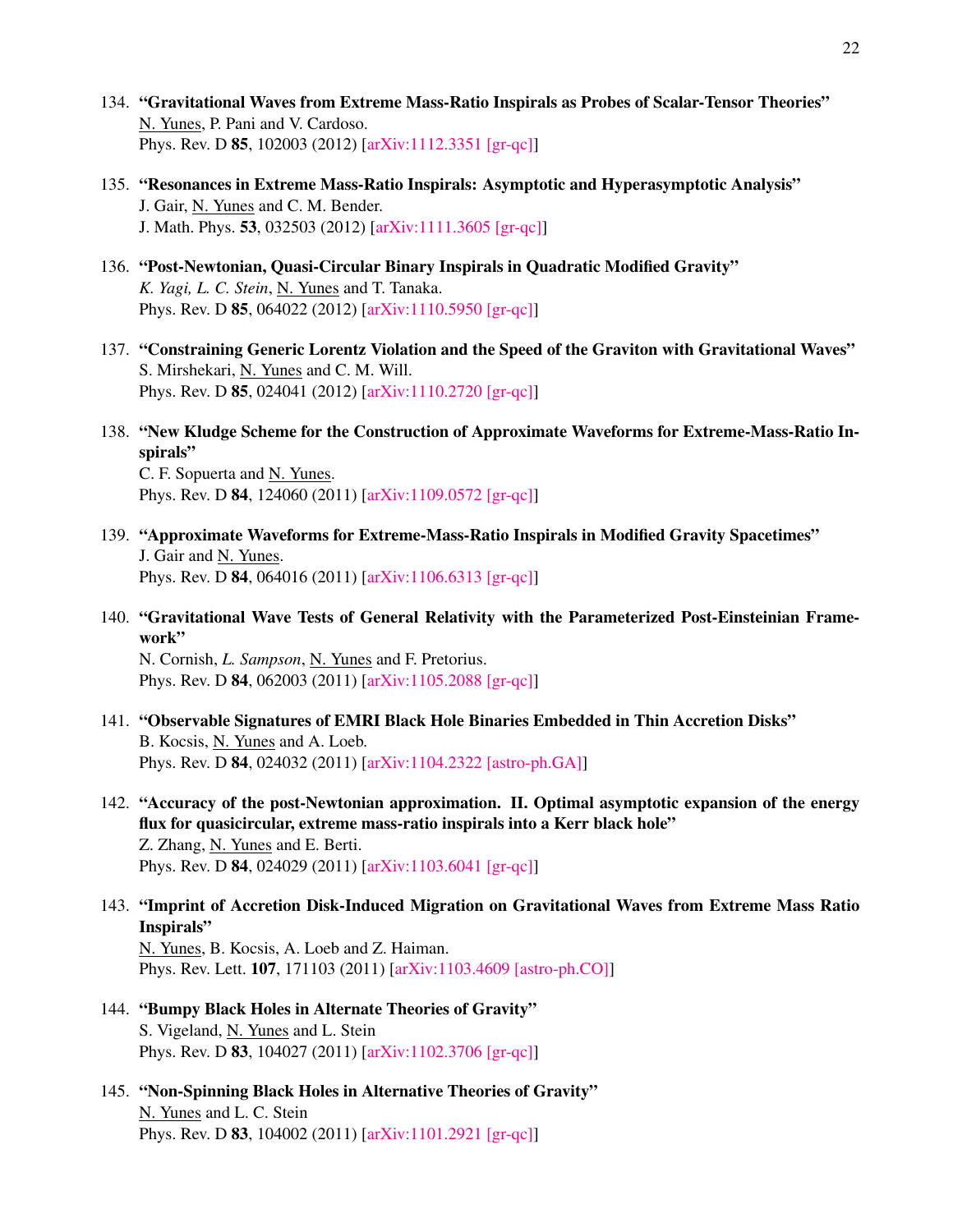- 146. "Effective Gravitational Wave Stress-energy Tensor in Alternative Theories of Gravity" L. C. Stein, N. Yunes and S. A. Hughes Phys. Rev. D 83, 064038 (2011) [\[arXiv:1012.3144 \[gr-qc\]\]](http://arxiv.org/abs/1012.3144)
- 147. "Superkicks in ultrarelativistic encounters of spinning black holes" U. Sperhake, E. Berti, V. Cardoso, F. Pretorius and N. Yunes Phys. Rev. D 83, 024037 (2011) [\[arXiv:1011.3281 \[gr-qc\]\]](http://arxiv.org/abs/1011.3281)
- 148. "The Effect of Massive Perturbers on Extreme Mass-Ratio Inspiral Waveforms" N. Yunes, M. Coleman Miller and J. Thornburg Phys. Rev. D 83, 044030 (2011) [\[arXiv:1010.1721 \[astro-ph.GA\]\]](http://arxiv.org/abs/1010.1721)
- 149. "Extreme Mass-Ratio Inspirals in the Effective-One-Body Approach: Quasi-Circular, Equatorial Orbits around a Spinning Black Hole" N. Yunes, A. Buonanno, S. A. Hughes, Y. Pan, E. Barausse, M. C. Miller and W. Throwe Phys. Rev. D 83, 044044 (2011) [\[arXiv:1009.6013 \[gr-qc\]\]](http://arxiv.org/abs/1009.6013)
- 150. "A Tale of Two Jets"

N. Yunes Science, vol. 329, issue 5994, pp. 908-909 (2010) [\[arXiv:1009.0018 \[astro-ph.HE\]\]](http://arxiv.org/abs/1009.0018)

151. "Linear Stability Analysis and the Speed of Gravitational Waves in Dynamical Chern-Simons Modified Gravity"

D. Garfinkle, F. Pretorius and N. Yunes Phys. Rev. D 82, 041501 (2010) [\[arXiv:1007.2429 \[gr-qc\]\]](http://arxiv.org/abs/1007.2429)

- 152. "Binary Pulsar Constraints on the Parameterized post-Einsteinian Framework" N. Yunes and S. A. Hughes Phys. Rev. D 82, 082002 (2010) [\[arXiv:1007.1995 \[gr-qc\]\]](http://arxiv.org/abs/1007.1995)
- 153. "Testing gravitational parity violation with coincident gravitational waves and short gamma-ray bursts"

N. Yunes, R. O'Shaughnessy, B. J. Owen and S. Alexander Phys. Rev. D 82, 064017 (2010) [\[arXiv:1005.3310 \[gr-qc\]\]](http://arxiv.org/abs/1005.3310)

154. "Semianalytical estimates of scattering thresholds and gravitational radiation in ultrarelativistic black hole encounters" E. Berti, V. Cardoso, T. Hinderer, M. Lemos, F. Pretorius, U. Sperhake and N. Yunes

Phys. Rev. D 81, 104048 (2010) [\[arXiv:1003.0812 \[gr-qc\]\]](http://arxiv.org/abs/1003.0812)

- 155. "Constraining Parity Violation in Gravity with Measurements of Neutron-Star Moments of Inertia" N. Yunes, D. Psaltis, F. Ozel and A. Loeb Phys. Rev. D 81, 064020 (2010) [\[arXiv:0912.2736 \[gr-qc\]\]](http://arxiv.org/abs/0912.2736)
- 156. "Constraining the evolutionary history of Newton's constant with gravitational wave observations" N. Yunes, F. Pretorius and D. Spergel Phys. Rev. D 81, 064018 (2010) [\[arXiv:0912.2724 \[gr-qc\]\]](http://arxiv.org/abs/0912.2724)
- 157. "Modeling Extreme Mass Ratio Inspirals within the Effective-One-Body Approach" N. Yunes, A. Buonanno, S. A. Hughes, M. Coleman Miller and Y. Pan Phys. Rev. Lett. 104, 091102 (2010) [\[arXiv:0909.4263 \[gr-qc\]\]](http://arxiv.org/abs/0909.4263)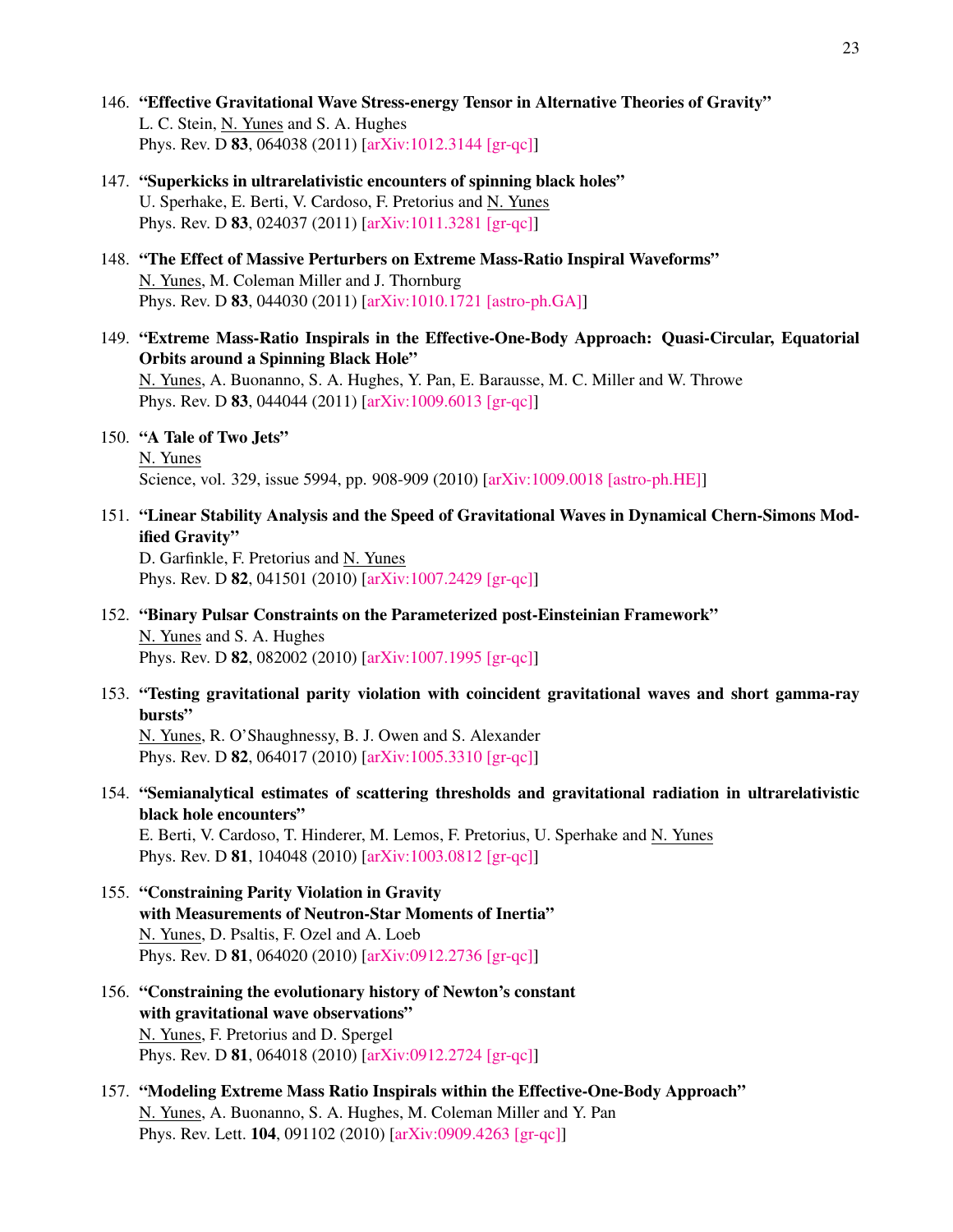- 158. "Fundamental Theoretical Bias in Gravitational Wave Astrophysics and the Parameterized Post-Einsteinian Framework" N. Yunes and F. Pretorius Phys. Rev. D 80, 122003 (2009) [\[arXiv:0909.3328 \[gr-qc\]\]](http://arxiv.org/abs/0909.3328)
- 159. "Cross section, final spin and zoom-whirl behavior in high-energy black hole collisions" U. Sperhake, V. Cardoso, F. Pretorius, E. Berti, T. Hinderer and N. Yunes, Phys. Rev. Letters 13, 131102 (2009) [\[arXiv:0907.1252 \[gr-qc\]\]](http://arxiv.org/abs/0907.1252)
- 160. "Conformally curved binary black hole initial data including tidal deformations and outgoing radiation" N. K. Johnson-McDaniel, N. Yunes, W. Tichy and B. J. Owen Phys. Rev. D 80, 124039 (2009) [\[arXiv:0907.0891 \[gr-qc\]\]](http://arxiv.org/abs/0907.0891)
- 161. "Seeking the Loop Quantum Gravity Barbero-Immirzi Parameter and Field in 4D,  $\mathcal{N} = 1$  Supergravity" S. J. J. Gates, S. V. Ketov and N. Yunes, Phys. Rev. D 80, 065003 (2009) [\[arXiv:0906.4978 \[hep-th\]\]](http://arxiv.org/abs/0906.4978)
- 162. "Post-Circular Expansion of Eccentric Binary Inspirals: Fourier-Domain Waveforms in the Stationary Phase Approximation" N. Yunes, K. G. Arun, E. Berti and C. M. Will, Phys. Rev. D 80, 084001 (2009) [\[arXiv:0906.0313 \[gr-qc\]\]](http://arxiv.org/abs/0906.0313)
- 163. "Integrated Sachs-Wolfe Effect for Gravitational Radiation" P. Laguna, S. L. Larson, D. Spergel and N. Yunes, Astro. Phys. J. Lett. 715, L12 (2010) [\[arXiv:0905.1908 \[gr-qc\]\]](http://arxiv.org/abs/0905.1908)
- 164. "Extreme- and Intermediate-Mass Ratio Inspirals in Dynamical Chern-Simons Modified Gravity" C. F. Sopuerta and N. Yunes, Phys. Rev. D 80, 064006 (2009) [\[arXiv:0904.4501 \[gr-qc\]\]](http://arxiv.org/abs/0904.4501)
- 165. "Dynamical Chern-Simons Modified Gravity: Spinning Black Holes in the Slow-Rotation Approximation" N. Yunes and F. Pretorius, Phys. Rev. D 79, 084043 (2009) [\[arXiv:0902.4669 \[gr-qc\]\]](http://arxiv.org/abs/0902.4669)
- 166. "Constraining effective quantum gravity with LISA" N. Yunes and L. S. Finn, J. Phys. Conf. Ser. 154, 012041 (2009) [\[arXiv:0811.0181 \[gr-qc\]\]](http://arxiv.org/abs/0811.0181)
- 167. "Double Binary Pulsar Test of Dynamical Chern-Simons Modified Gravity" N. Yunes and D. N. Spergel, Phys. Rev. D 80, 042004 (2009) [\[arXiv:0810.5541 \[gr-qc\]\]](http://arxiv.org/abs/0810.5541)
- 168. "The Barbero-Immirzi Parameter as a Scalar Field: K-Inflation from Loop Quantum Gravity?" V. Taveras and N. Yunes, Phys. Rev. D 78, 064070 (2008) [\[arXiv:0807.2652 \[gr-qc\]\]](http://arxiv.org/abs/0807.2652)
- 169. "Chern-Simons Modified Gravity as a Torsion Theory and its Interaction with Fermions" S. Alexander and N. Yunes, Phys. Rev. D 77, 124040 (2008) [\[arXiv:0804.1797 \[gr-qc\]\]](http://arxiv.org/abs/0804.1797)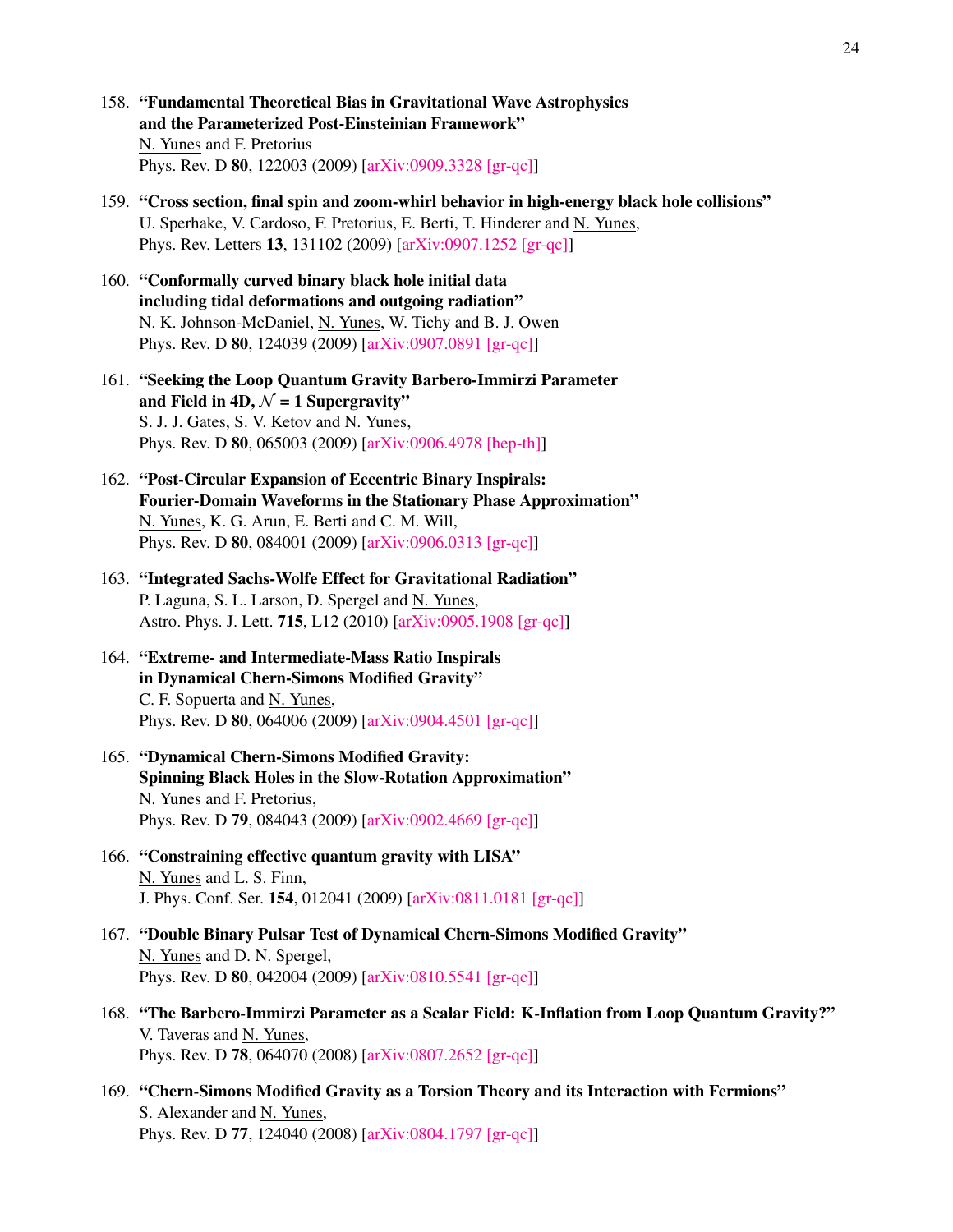- 170. "Accuracy of the Post-Newtonian Approximation: Optimal Asymptotic Expansion for Quasi-Circular, Extreme-Mass Ratio Inspirals" N. Yunes and E. Berti, Phys. Rev. D 77, 124006 (2008) [\[arXiv:0803.1853 \[gr-qc\]\]](http://arxiv.org/abs/0803.1853)
- 171. "A gravitational-wave probe of effective quantum gravity" S. Alexander, L. S. Finn and N. Yunes, Phys. Rev. D 78, 066005 (2008) [\[arXiv:0712.2542 \[gr-qc\]\]](http://arxiv.org/abs/0712.2542)
- 172. "Perturbations of Schwarzschild Black Holes in Chern-Simons Modified Gravity" N. Yunes and C. F. Sopuerta, Phys. Rev. D 77, 064007 (2008) [\[arXiv:0712.1028 \[gr-qc\]\]](http://arxiv.org/abs/0712.1028)
- 173. "How do Black Holes Spin in Chern-Simons Modified Gravity?" D. Grumiller and N. Yunes, Phys. Rev. D 77, 044015 (2008) [\[arXiv:0711.1868 \[gr-qc\]\]](http://arxiv.org/abs/0711.1868)
- 174. "Gravitational Wave Recoil and the Retention of Intermediate Mass Black Holes" K. Holley-Bockelmann, K. Gultekin, D. Shoemaker and N. Yunes, Astrophys. J. 686, 829 (2008) [\[arXiv:0707.1334 \[astro-ph\]\]](http://arxiv.org/abs/0707.1334)
- 175. "Relativistic Effects in Extreme Mass Ratio Gravitational Wave Bursts" N. Yunes, C. F. Sopuerta, L. J. Rubbo and K. Holley-Bockelmann, Astrophys. J. 675, 604 (2008) [\[arXiv:0704.2612 \[astro-ph\]\]](http://arxiv.org/abs/0704.2612)
- 176. "Parametrized Post-Newtonian Expansion of Chern-Simons Gravity" S. Alexander and N. Yunes, Phys. Rev. D 75, 124022 (2007) [\[arXiv:0704.0299 \[hep-th\]\]](http://arxiv.org/abs/0704.0299)
- 177. "A new PPN parameter to test Chern-Simons gravity" S. Alexander and N. Yunes, Phys. Rev. Lett. 99, 241101 (2007) [\[arXiv:hep-th/0703265\]](http://arxiv.org/abs/hep-th/0703265)
- 178. "Frankenstein's Glue: Transition functions for approximate solutions" N. Yunes, Class. Quant. Grav. 24, 4313 (2007) [\[arXiv:gr-qc/0611128\]](http://arxiv.org/abs/gr-qc/0611128)
- 179. "Gravitational recoil velocities from eccentric binary black hole mergers" C. F. Sopuerta, N. Yunes and P. Laguna, Astrophys. J. 656, L9 (2007) [\[arXiv:astro-ph/0611110\]](http://arxiv.org/abs/astro-ph/0611110)
- 180. "Gravitational recoil from binary black hole mergers: The close-limit approximation" C. F. Sopuerta, N. Yunes and P. Laguna, Phys. Rev. D 74, 124010 (2006) [Erratum-ibid. D 75, 069903 (2007 ERRAT,D78,049901.2008)] [\[arXiv:astro](http://arxiv.org/abs/astro-ph/0608600)[ph/0608600\]](http://arxiv.org/abs/astro-ph/0608600)
- 181. "Improved initial data for black hole binaries by asymptotic matching of post-Newtonian and perturbed black hole solutions" N. Yunes and W. Tichy, Phys. Rev. D 74, 064013 (2006) [\[arXiv:gr-qc/0601046\]](http://arxiv.org/abs/gr-qc/0601046)
- 182. "Metric of a tidally perturbed spinning black hole" N. Yunes and J. A. Gonzalez, Phys. Rev. D 73, 024010 (2006) [\[arXiv:gr-qc/0510076\]](http://arxiv.org/abs/gr-qc/0510076)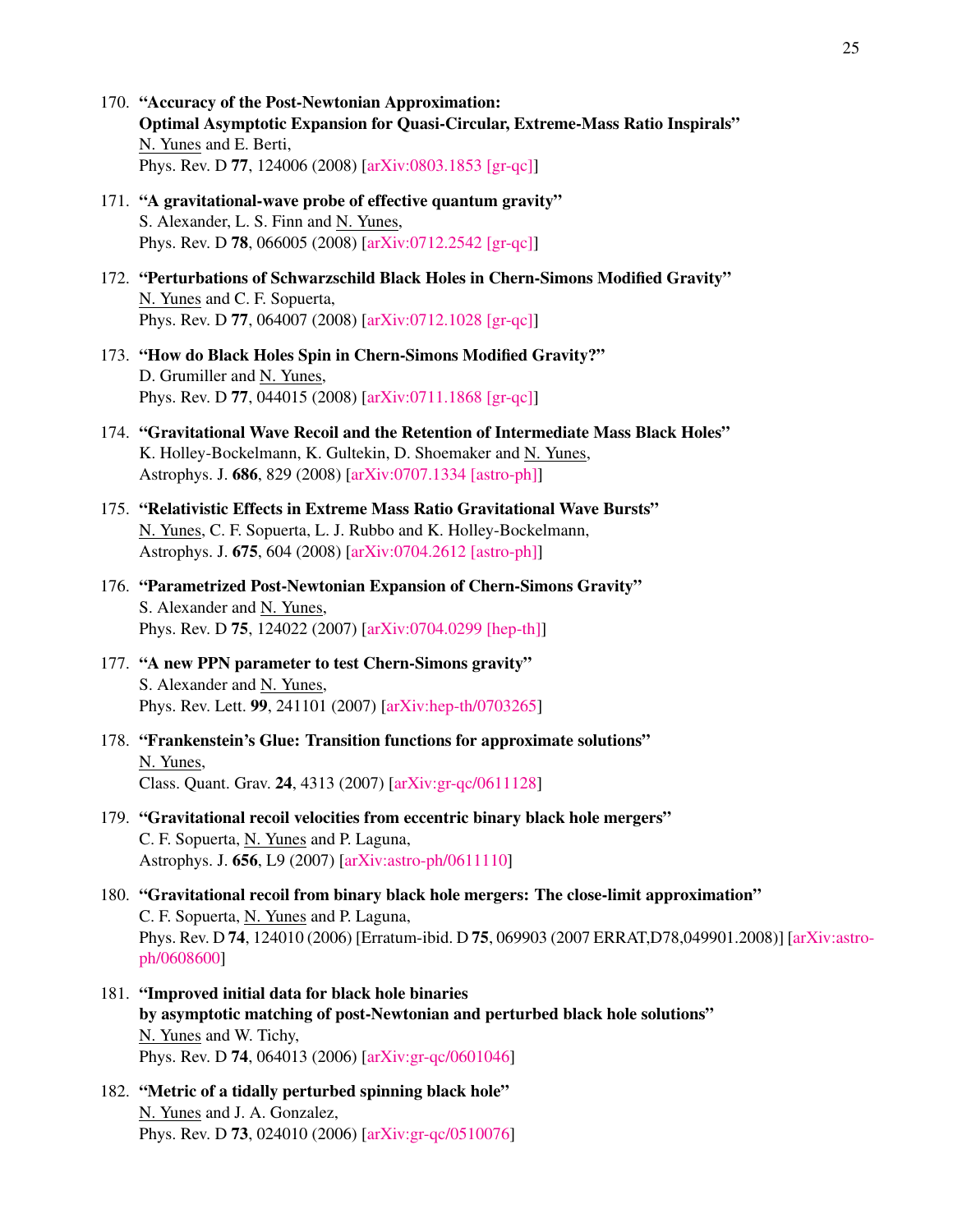- 183. "Binary black hole initial data from matched asymptotic expansions" N. Yunes, W. Tichy, B. J. Owen and B. Bruegmann, Phys. Rev. D 74, 104011 (2006) [\[arXiv:gr-qc/0503011\]](http://arxiv.org/abs/gr-qc/0503011)
- 184. "Testing alternative theories of gravity using LISA" C. M. Will and N. Yunes, Class. Quant. Grav. 21, 4367 (2004) [\[arXiv:gr-qc/0403100\]](http://arxiv.org/abs/gr-qc/0403100)
- 185. "Power laws, scale invariance, and generalized Frobenius series: Applications to Newtonian and TOV stars near criticality" M. Visser and N. Yunes, Int. J. Mod. Phys. A 18, 3433 (2003) [\[arXiv:gr-qc/0211001\]](http://arxiv.org/abs/gr-qc/0211001)

### List of Published, Refereed Review Articles:

- 1. "Approximate Universal Relations for Neutron Stars and Quark Stars" K. Yagi and N. Yunes. Phys. Rept. 681, 1 (2017) [\[arXiv:1608.02582 \[astro-ph\]\]](http://arxiv.org/abs/1608.02582)
- 2. "Gravitational-Wave Tests of General Relativity with Ground-Based Detectors and Pulsar Timing-Arrays"

N. Yunes and X. Siemens. Living Rev. Rel. 16, 9 (2013) [\[arXiv:1304.3473 \[gr-qc\]\]](http://arxiv.org/abs/1304.3473)

3. "Gravitational Wave Modeling of Extreme Mass Ratio Inspirals and the Effective-One-Body Approach" N. Yunes,

Gravitational Wave Notes, *no. 2*, pages 3-48. [\[arXiv:1003.5553 \[astro-ph\]\]](http://arxiv.org/abs/1003.5553)

4. "Chern-Simons Modified General Relativity" S. Alexander and N. Yunes, Phys. Rept. 480, 1 (2009) [\[arXiv:0907.2562 \[hep-th\]\]](http://arxiv.org/abs/0907.2562)

### List of Published Conference Proceedings:

1. "Musings on Lorentz Violation Given the Recent Gravitational-Wave Observations of Coalescing Binary Black Holes"

N. Yunes. *Proceedings for the CPT '16 Conference* [\[arXiv:1607.05787 \[gr-qc\]\]](http://arxiv.org/abs/1607.05787)

- 2. "Gravitational Waves from Compact Binaries as Probes of the Universe" N. Yunes. *Proceedings for the 21st Japanese General Relativity and Gravitation Meeting* [\[arXiv:1112.3694 \[gr-qc\]\]](http://arxiv.org/abs/1112.3694)
- 3. "Ultra-relativistic grazing collisions of black holes" U. Sperhake, V. Cardoso, F. Pretorius, E. Berti, T. Hinderer and N. Yunes *Proceedings for the 12th Marcel Grossman Meeting* [\[arXiv:1003.0882 \[gr-qc\]\]](http://arxiv.org/abs/1003.0882)
- 4. "Testing Modified Gravity with Gravitational Wave Astronomy" C. F. Sopuerta and N. Yunes *Proceedings of Cosmology, the Quantum Vacuum, and Zeta Functions: A workshop with a celebration of Emilio Elizalde's sixtieth birthday, Bellaterra, Barcelona, Spain, 8-10 Mar 2010* [\[arXiv:1010.0062 \[gr-qc\]\]](http://arxiv.org/abs/1010.0062)